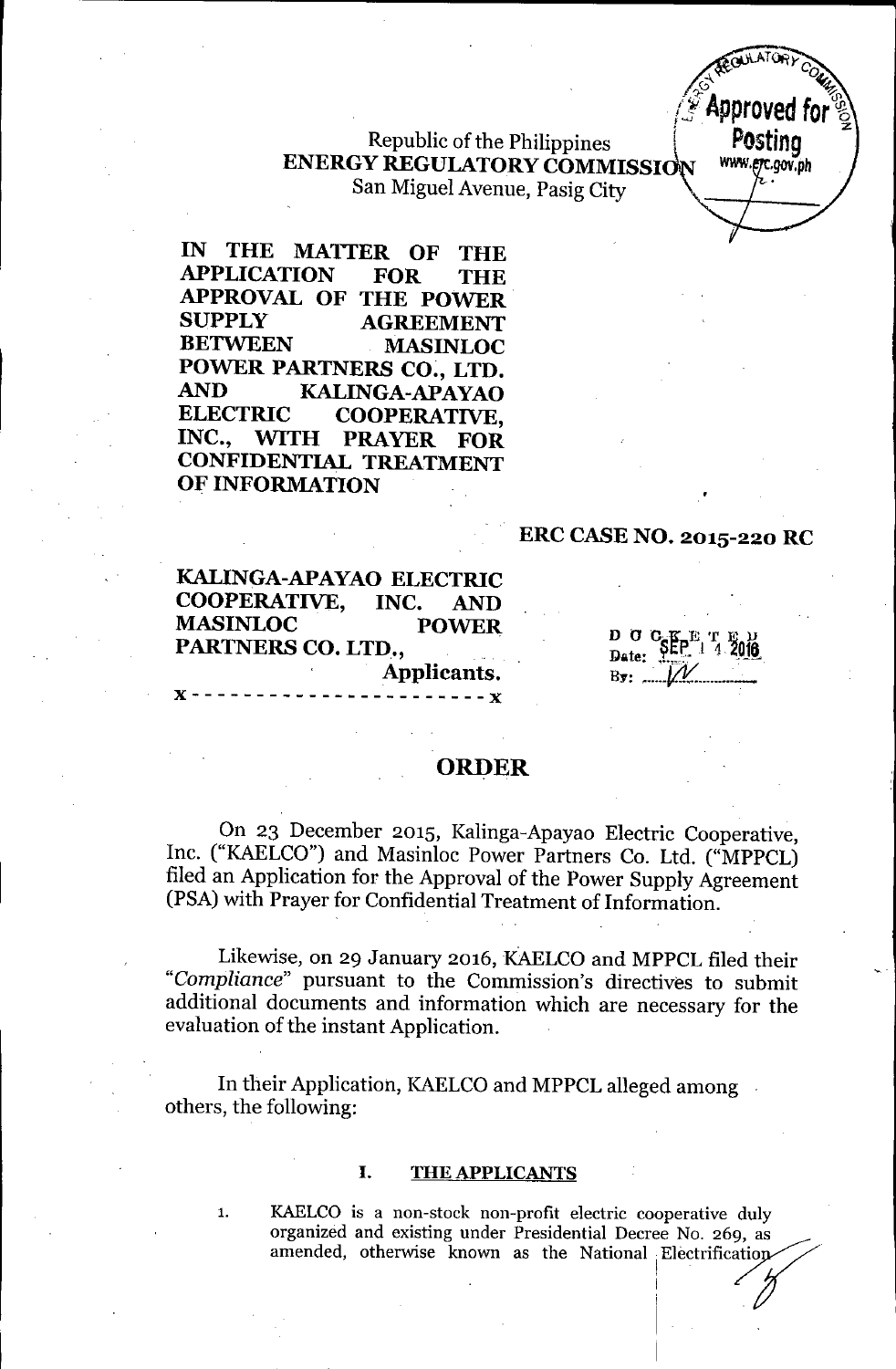Administration Decree, with principal office address at Brgy. Bulanao, Tabuk City, Kalinga. KAELCO has been granted a franchise or authority to distribute electric service in the municipalities of Balbalan, Lubuagan, Pasil, Pinukpuk, Rizal, Tanudan and Tinglayan and to the City of Tabuk, all in the province of Kalinga; and municipalities of Calanasan, Conner and Kabugao, all in the province of Apayao (collectively, the "Franchise Area").

Copies of relevant documents proving the due incorporation, registration, and permit to operate of KAELCO as a distribution utility are attached hereto as follows:

| <b>Document</b>                         | <b>Annex</b> |
|-----------------------------------------|--------------|
| Articles of Incorporation               |              |
| Amended By-laws                         |              |
| Certificate of Registration with the    |              |
| National Electrification Administration |              |
| Certificate of Franchise issued by the  |              |
| National Electrification Commission     |              |

- 2. MPPCL is a limited partnership established in the Philippines to construct, develop, improve, operate, maintain, and hold power production and electric generating facilities in the country, for the production and sale of electricity. MPPCL's principal office address is located at the Masinloc Coal-Fired Thermal Power Plant, Bani, Masinloc, Zambales.
- 3. MPPCL is in the process of expanding its existing power generating facility in Zambales through the construction, operation, management and maintenance of a new 300 MW coal-fired power generating facility (the "Plant") to supply, among others, the aggregated base load requirement of KAELCO and other electric cooperatives in Region 1 and Cordillera Administrative Region ("R1+CAR ECs")<sup>1</sup>.

Attached are copies of relevant documents proving MPPCL's due registration as a generation company, relevant permits to operate the Plant and audited financial statements, as follows:

| <b>Document</b>                                                            | <b>Annex</b> |
|----------------------------------------------------------------------------|--------------|
| Amended Articles of Limited Partnership                                    |              |
| Certificate of Registration with the<br>Securities and Exchange Commission |              |
| Board of Investments ("BOI") Certificate                                   |              |

<sup>&</sup>lt;sup>1</sup> Electric cooperatives in Region 1 and the CAR, namely: Abra Electric Cooperative Inc. ("KAELCO"), Benguet Electric Cooperative Inc. ("BENECO"), Ilocos Norte Electric Cooperative Inc. ("INEC"), Ilocos Sur Electric Cooperative Inc. ("ISECO"), Kalinga - Apayao Electric Cooperative Inc. ("KAELCO"), La Union Electric Cooperative ("LUELCO") Mountain Province Electric Cooperative Inc. ("MOPRECO") and Pangasinan III Electric Cooperative Inc. ("PANEL III").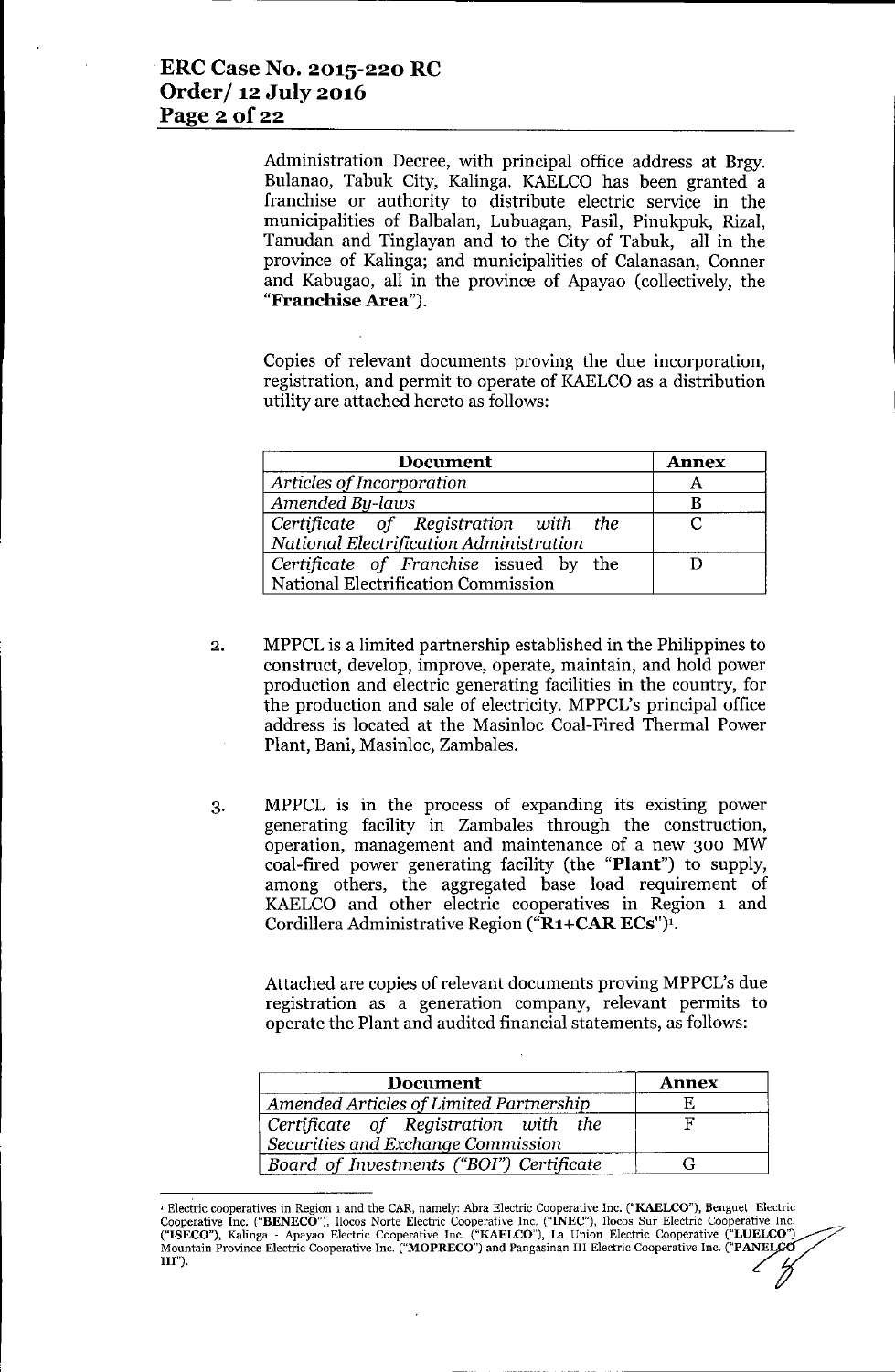## **ERC Case No. 2015-220 RC Order/ 12 July 2016** Page 3 **Of22**

| of Registration as a Pioneer Enterprise<br>No. BOI 2012-221 dated 12 October 2012                                          |   |
|----------------------------------------------------------------------------------------------------------------------------|---|
| Environmental Compliance Certificate<br>("ECC") No. 1111-020, as amended on 23<br>April 2012, for the Masinloc Power Plant | H |
| Certificate of Endorsement No. DOE COE<br>2011-09-01 issued by the Department of<br>Energy ("DOE") on 8 August 2011        |   |
| <b>Latest Audited Financial Statements</b>                                                                                 |   |

- 4. As the Plant will still be constructed, MPPCL has yet to obtain the Certificate of Compliance ("COC") from this Honorable Commission, which covers the same. MPPCL undertakes to apply for and obtain the COC prior to the Plant's commercial operations.
- 5. The Applicants may be served with copies of orders and other processes through their respective undersigned counsels at their addresses indicated herein below.

## **II. NATURE OF THE APPLICATION**

6. Pursuant to Sections 23, 25 and 45 (b) of Republic Act No. 9136 or the "Electric Power Industry Reform Act of 2001" ("EPlRA") in relation to Rule 20 (B) of the ERC Rules of Practice and Procedure, approved by the Honorable Commission on 22 June 2006 in Resolution No. 38, Series of 2006, this Application is submitted to the Honorable Commission for its review and approval of the Power Supply Agreement ("PSA"), dated 13 October 2015, executed by KAELCOand MPPCL.

A copy of the PSAis hereto attached and made an integral part hereof as **Annex** "K".

Also attached hereto as **Annexes** "L" and **"L-l"** are the respective board and partner's resolutions of KAELCO and MPPCL approving the execution of the PSAby the parties.

7. It bears stressing that the instant Application is one of the first applications filed before this Honorable Commission for the approval of a power supply agreement resulting from a successful joint competitive selection process undertaken by R1+CAR ECs for procurement of their aggregated long-term<br>base load power requirements.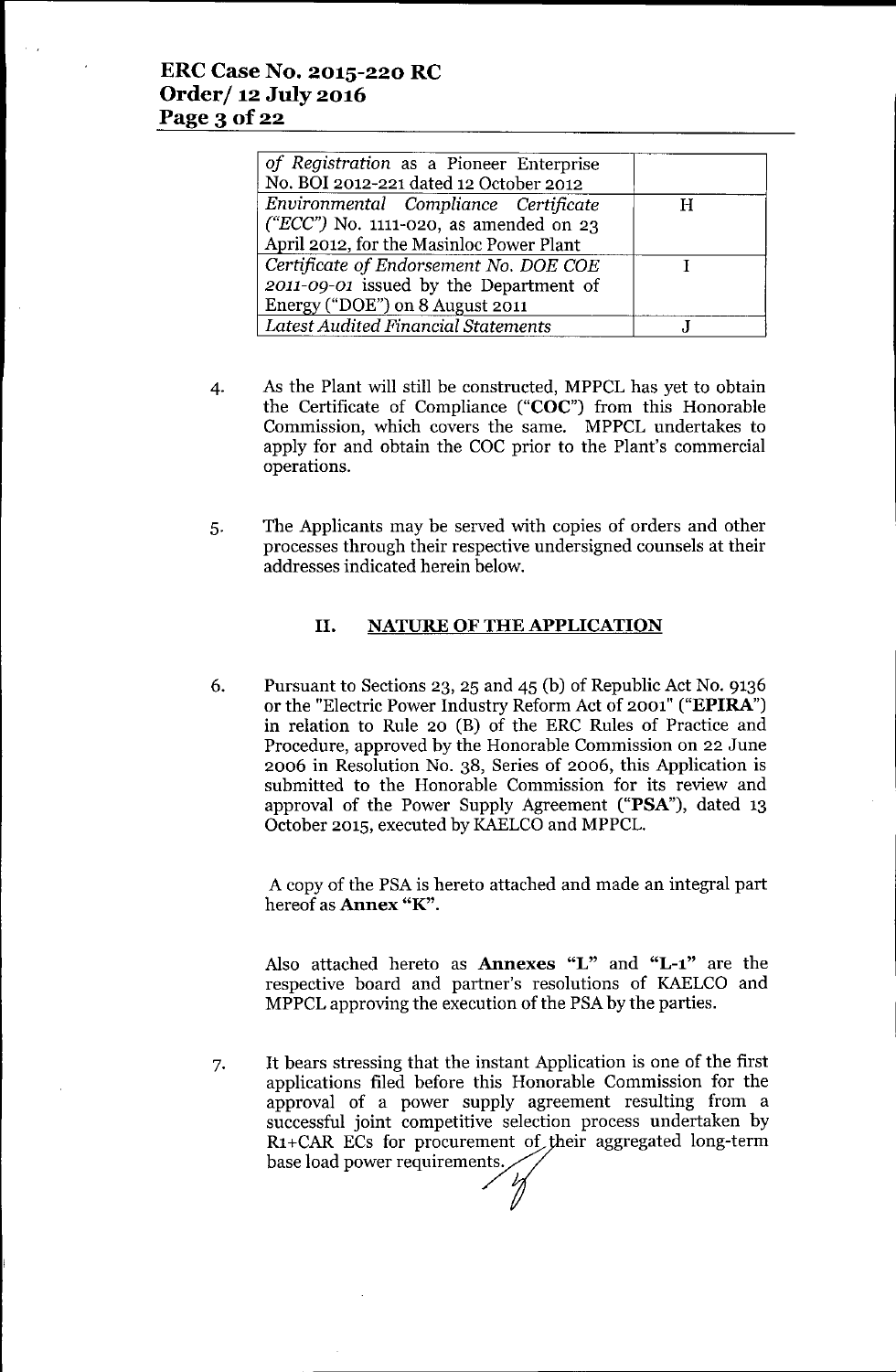## **III. COMPLIANCEWITH PRE-FILING REOUIREMENTS**

8. In compliance with Rule 3, Section 4 (e) of the Implementing Rules and Regulations of the EPIRA and Rule 6 of the ERC Rules of Practice and Procedure, Applicants have furnished the respective legislative bodies of the local government units within the Franchise Area, and the *Sangguniang Panlalawigan* of Kalinga and the *Sangguniang Panlalawigan* of Apayao with copies of the instant Application and its accompanying documents.

Certifications from the Presiding Officer or Secretary of the legislative bodies of the Franchise Area, the *Sangguniang Panlalawigan* of Kalinga and the *Sangguniang Panlalawigan* of Apayao, or their duly authorized representatives, attesting to the fact of such service will be attached hereto as follows:

| <b>Certification of Presiding</b><br><b>Officer/Duly Authorized</b><br>Representative | <b>Annex</b> |
|---------------------------------------------------------------------------------------|--------------|
| Balbalan                                                                              | М            |
| Lubuagan                                                                              | $M-1$        |
| Pasil                                                                                 | $M-2$        |
| Pinukpuk                                                                              | $M-3$        |
| Rizal                                                                                 | $M-4$        |
| Tanudan                                                                               | $M-5$        |
| Tinglayan                                                                             | $M-6$        |
| <b>Tabuk City</b>                                                                     | $M-7$        |
| Calanasan                                                                             | M-8          |
| Conner                                                                                | $M - Q$      |
| Kabugao                                                                               | $M-10$       |
| of<br>Sangguniang<br>Panlalawigan<br>Kalinga                                          | M-11         |
| of<br>Sangguniang<br>Panlalawigan<br>Apayao                                           | M-12         |

9. Furthermore, Applicants have caused the publication of the present Application in its entirety in a newspaper of general circulation in KAELCO's Franchise Area.

The Affidavit of Publication and the newspaper issue containing the published Application will be attached hereto as follows:

| <b>Document</b>                 | <b>Annex</b> |
|---------------------------------|--------------|
| <b>Affidavit of Publication</b> |              |
| Copy of Newspaper               |              |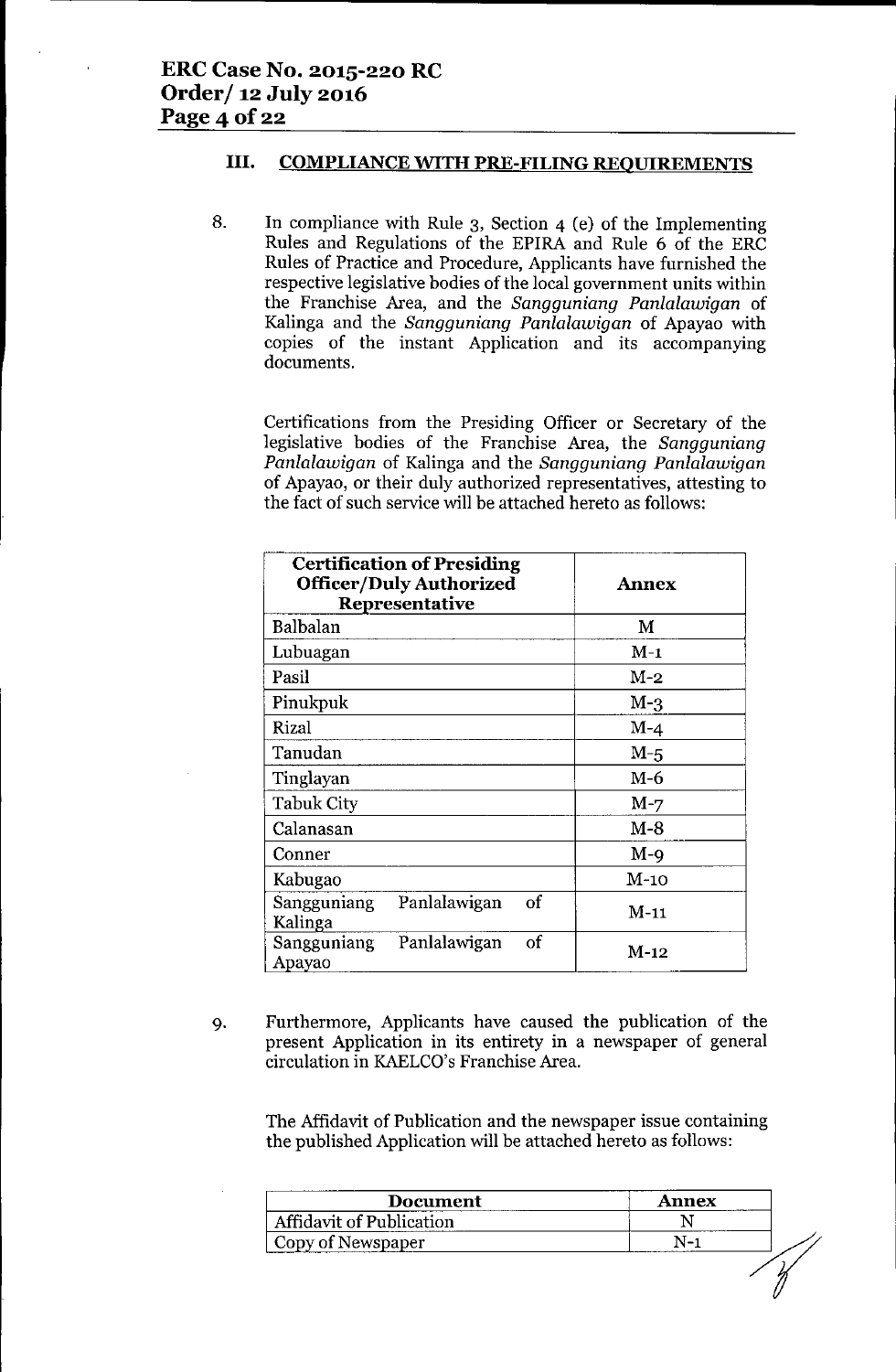#### IV. STATEMENT OF FACTS

- 10. The EPIRA mandates that a distribution utility shall have the obligation to supply electricity in the least cost manner to its captive market, subject to the collection of retail rate duly approved by this Honorable Commission.<sup>2</sup> Towards this end, the EPIRA expressly allows distribution utilities to enter into bilateral power supply contracts, subject to review by this Honorable Commission.3
- 11. In furtherance of the State policy to ensure the quality, reliability, security and affordability of the supply of electric power and to protect public interest affected by the rates and services of the electric utilities and other providers of electric power, this Honorable Commission issued Resolution No. 21, Series of 2005 which directed all distribution utilities to enter into future bilateral power supply contract with power producers to be subjected to a review by the ERC.
- 12. Consistent with these policies and regulations, the  $R_1 + CAR \, ECs$ , which includes KAELCO, entered into a Memorandum of Agreement for the joint procurement of their aggregated longterm (20-year) uncontracted base load power supply<br>requirement equivalent to 106 MW ("**Transaction**"). requirement equivalent to  $106$  MW Notwithstanding the aggregation of their base load power requirements, however, each of the R1+CAR ECs has agreed to individually sign a contract with the winning bidder for its respective committed demand, as indicated in the table below.

| <b>Electric Cooperative</b> | <b>Committed Demand (MW)</b> |  |
|-----------------------------|------------------------------|--|
| <b>KAELCO</b>               |                              |  |
| <b>BENECO</b>               | 14                           |  |
| <b>INEC</b>                 | 51                           |  |
| <b>ISECO</b>                |                              |  |
| <b>KAELCO</b>               | 5                            |  |
| <b>MOPRECO</b>              |                              |  |
| LUELCO                      |                              |  |
| PANELCO III                 | 10                           |  |
| <b>TOTAL</b>                | 106                          |  |

#### Committed Demand of R1+CARECs

13. The Power Supply and Demand Situation in KAELCO's Franchise Area. Annex "0" shows KAELCO's Historical Demand and Supply Scenario from January 2008 to October 2015. KAELCO contracted its 5-year power supply requirement to the AP Renewables, Inc. (APRI) totaling to 102,900 mWh of energy that commenced in June 26, 2012 and will end in July 25, 2017. KAELCO's demand that is not covered by the contracted supply, including peaking load requirements, is/will

/

<sup>2</sup> *Cj.* EPIRA, Sec. 23, par. 3. *'Cf* EPlRA, Sec. 4S(b).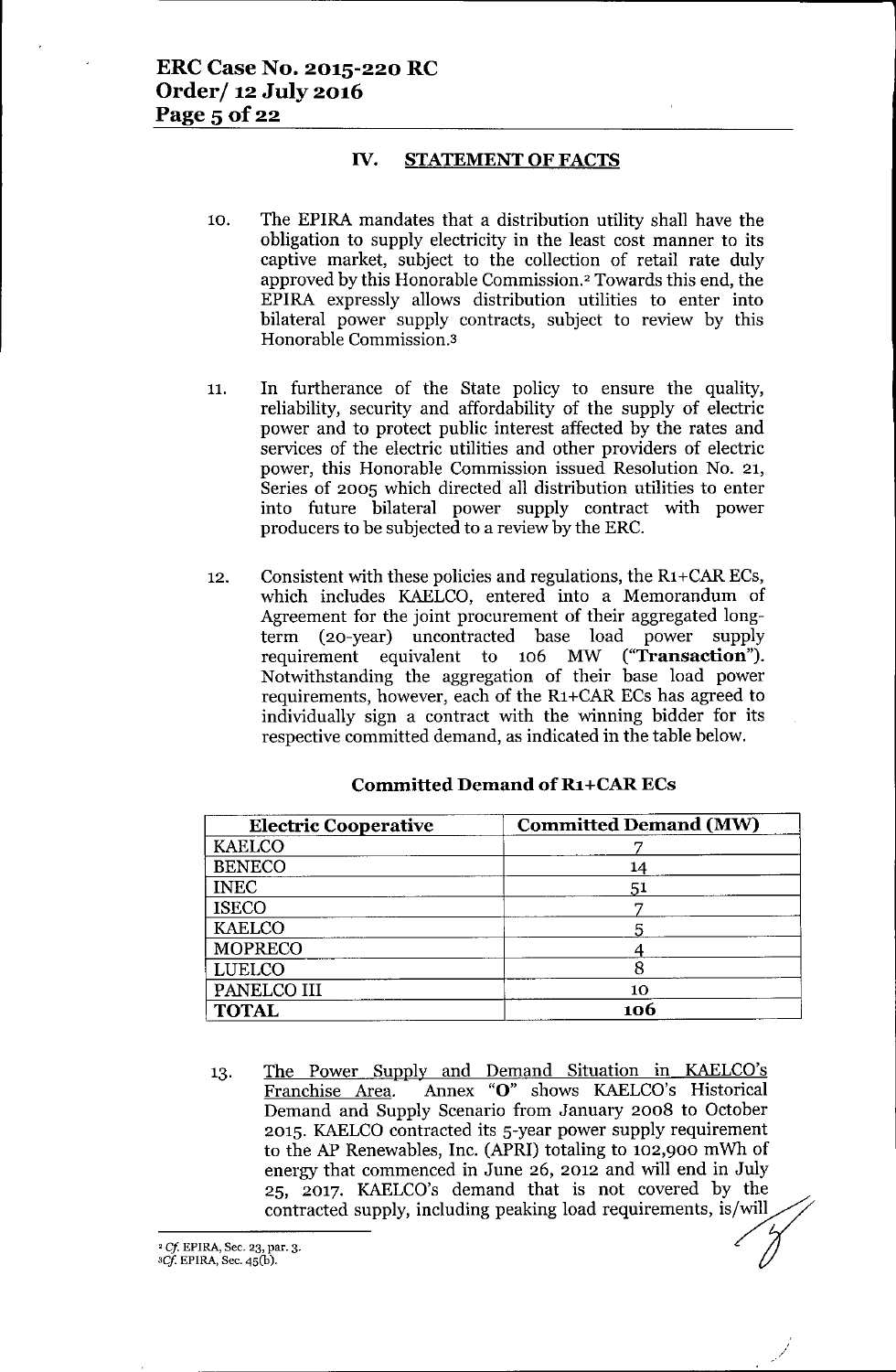be supplied by Bulanao Mini-hydro Power Plant and is/will be procured from the WESM.

Annex "O-1" shows KAELCO's Forecasted Demand and Supply Scenario for the years 2015 to 2038. The total forecasted demand for 2015 to 2038 is evidently increasing. The table in Annex "0-1" shows that the forecasted base and peaking demands will both be increasing from 4.28 MW in 2015 to 8.71 MW in 2038 and 1.83 MW in 2015 to 3.73 MW in 2038, respectively.

Annex "**O-2**" shows the yearly supply and demand scenario as well as the average daily load curves.

- 14. The Competitive Procurement Process. On account of the foregoing, the R1+CAR ECs decided to pursue the joint procurement of their aggregated long-term uncontracted base load power supply requirement in accordance with Section 234 of the EPIRA, through the conduct of a transparent, clear and fair competitive selection process, with the assistance of transaction advisors engaged by the R1+CARECs, and adhering strictly with the procedures and guidelines approved by the R1+CARECJoint Bids and Awards Committee ("JBAC").
	- 14.1 The plan of the R1+CAR ECs, including KAELCO, to procure power commenced with the preparation by the Joint Technical Working Group ("JTWG") of a least-cost power supply plan for each EC and for the aggregated demand of the R1+CAR ECs. The power supply plan includes the short-term and long-term peak demand and annual energy that was projected based on scientifically formulated load forecast models that were subjected to validity and accuracy tests.
	- 14.2 Following the determination of the least-cost power supply plan for each EC, the R1+CAR ECs published on November 23 and 24, 2014 in a newspaper of general and national circulation the Invitation to Bid for the Transaction. Prospective bidders from the generation sector were likewise individually invited to participate in the bidding process through letters and electronic mail. In addition thereto, KAELCO also posted at a public bulletin board within its franchise area, a copy of the Invitation to Bid.
	- 14.3 In response to the Invitation to Bid, seven different generation companies, including MPPCL, GN Power Ltd. Co., SoEnergy International Philippines, Inc., Global

<sup>4</sup> Section 23 provides that "to achieve economies of scale in utility operations, distribution utilities may, after due notice and public hearing, pursue structural and operational reforms such as but not limited to, joint actions between or among the distribution utilities, subject to the guidelines issued by the ERC. Such joint actions shall result in improved efficiencies, reliability of service, reduction of costs and compliance to the performance standards prescribed in the IRR of this Act,"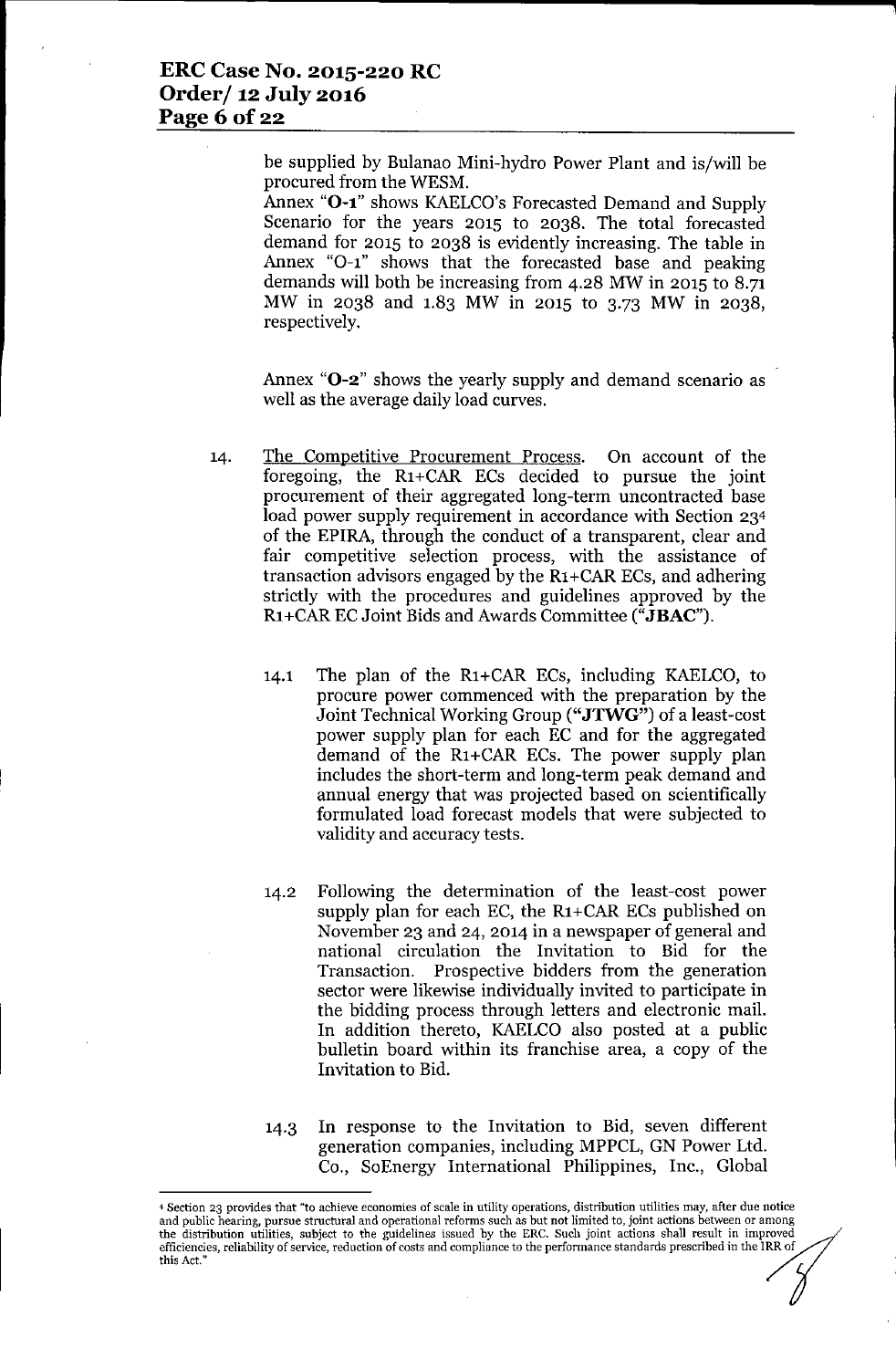Business Power Corporation, MERALCO PowerGen Corporation, Trans-Asia Oil and Energy Development Corporation and First Gen Corporation, expressed their interest and qualified to participate in the bid conducted by the R1+CARJBAC.

- 14-4 As part of the bidding process, pre-bid conferences were held by the JBAC where the bidders were given opportunity to submit their comments and raise clarificatory questions on the Transaction.
- 14.5 For the bid submission, the interested bidders were required to submit their bids in two (2) separate envelopes. The first envelope contains the legal requirements and proof of technical and financial capability of the bidder to finance, build, operate and maintain power plants. The second envelope contains the commercial offer, consisting of the technical and financial offers, of the bidder.
- 14.6 On 30 April 2015, the R1+CARECs' JBAC received from GN Power Ltd. Co. and MPPCL their respective bids for the Transaction.
- 14.7 The JBAC evaluated the submitted bids based on an Evaluation Framework and Evaluation Methodology previously released to the bidders. After thorough evaluation of the bids, the R1+CAR EC JBAC issued on 11 May 2015 the Notice of Lowest Calculated Bid to MPPCL informing MPPCL that it submitted the Lowest Calculated Bid for the Transaction. MPPCL tendered the Lowest Calculated Bid with a base price of **PhP 3.7495/kWh** and a long-term levelized price of **PhP 5.4967/kWh.**
- 14.8 After complying with the Post-Qualification Process for the Transaction, on 25 May 2015, the JBAC of the R1+CAR ECs issued a Notice of Award to MPPCL, informing MPPCL of its selection as the winning bidder for the supply of power to R1+CARECs.
- 14.9 On 1 June 2015, MPPCL and the R1+CAR ECs commenced negotiations for the other commercial and technical terms and conditions of the PSA, except for the power rate which is equivalent to MPPCL's Lowest Calculated Bid.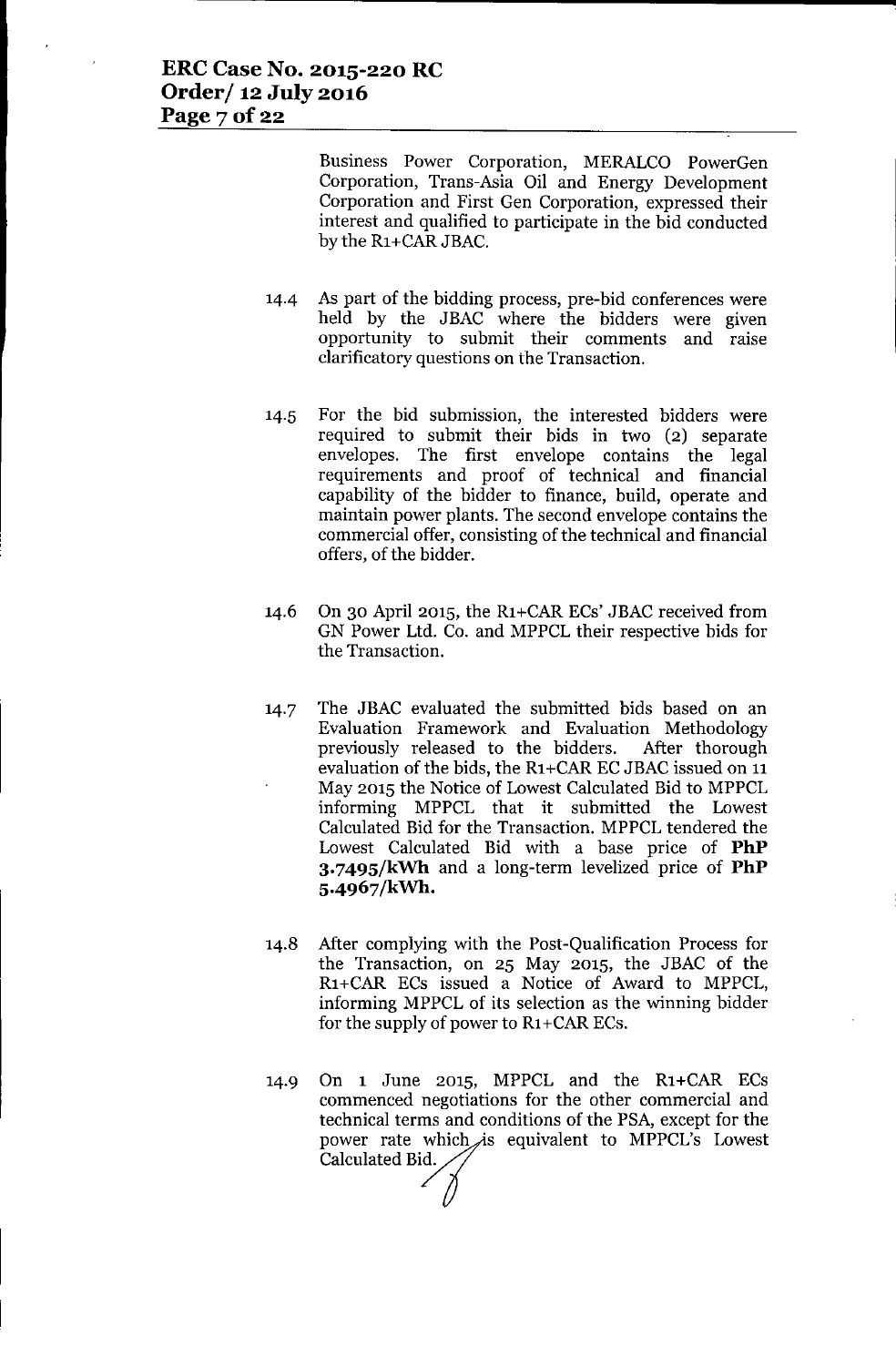14.10 On 13 October 2015, MPPCL and the member ECs of the R1+CAR ECs executed individual PSAs covering their respective committed demand.

> Attached are copies of the relevant documents proving MPPCL's selection and qualification as the winning bidder in the joint competitive selection process undertaken by R1+CAR ECs for the supply of their aggregated base load demand for the contract year 2019 up to 2038.

| <b>Document</b>                     | <b>Annex</b> | <b>Document</b>                                         | <b>Annex</b> |
|-------------------------------------|--------------|---------------------------------------------------------|--------------|
| Invitation to Bid                   | P            | <b>Minutes of Meetings</b>                              | $P - 4$      |
| Information<br>Memorandum           | $P-1$        | <b>Bidding Tally Sheet</b>                              | $P-5$        |
| Instruction<br>to<br><b>Bidders</b> | $P-2$        | Notice of Lowest<br>Calculated Bid dated<br>11 May 2015 | $P-6$        |
| <b>Bid Bulletins</b>                | $P - 3$      | Notice of Award of<br>Contract<br>dated 25 May 2015     | $P-7$        |

- 15. It bears stressing that the competitive selection process conducted by the JBAC was well-structured, fair, and transparent, and thus resulted in a highly attractive price for the R1+CAR ECs. In Department Circular No. DC2015-06-008, the Department of Energy ("DOE") cited with approval, the results of the R1+CAR ECs' competitive bidding process as evidence for achieving greater efficiencies through the conduct of competitive selection process in the aggregation of the uncontracted demand of distribution utilities.
- 16. It is also worthy to note that the transparent competitive selection process led to good faith negotiations between MPPCL and the R1+CAR ECs for the terms and conditions of the PSAs. All actions taken by MPPCL and KAELCO leading to and in connection with the execution of the KAELCO PSA are compliant with all applicable laws, including the U.S. Foreign Corrupt Practices Act and the Philippine Anti-Graft and Corrupt Practices. KAELCO and MPPCL hereby certify that they, or their respective employees, officers, directors, affiliates, agents and representatives did not, at any time, directly or indirectly offer, give, make, promise, payor authorize the payment of any money, gift or anything of value to any employee, officer or director of the other party to induce such other party to sign or enter into the KAELCO PSA. their respective employees, office<br>and representatives did not, at a<br>offer, give, make, promise, pay or<br>money, gift or anything of value<br>director of the other party to indet<br>enter into the KAELCO PSA,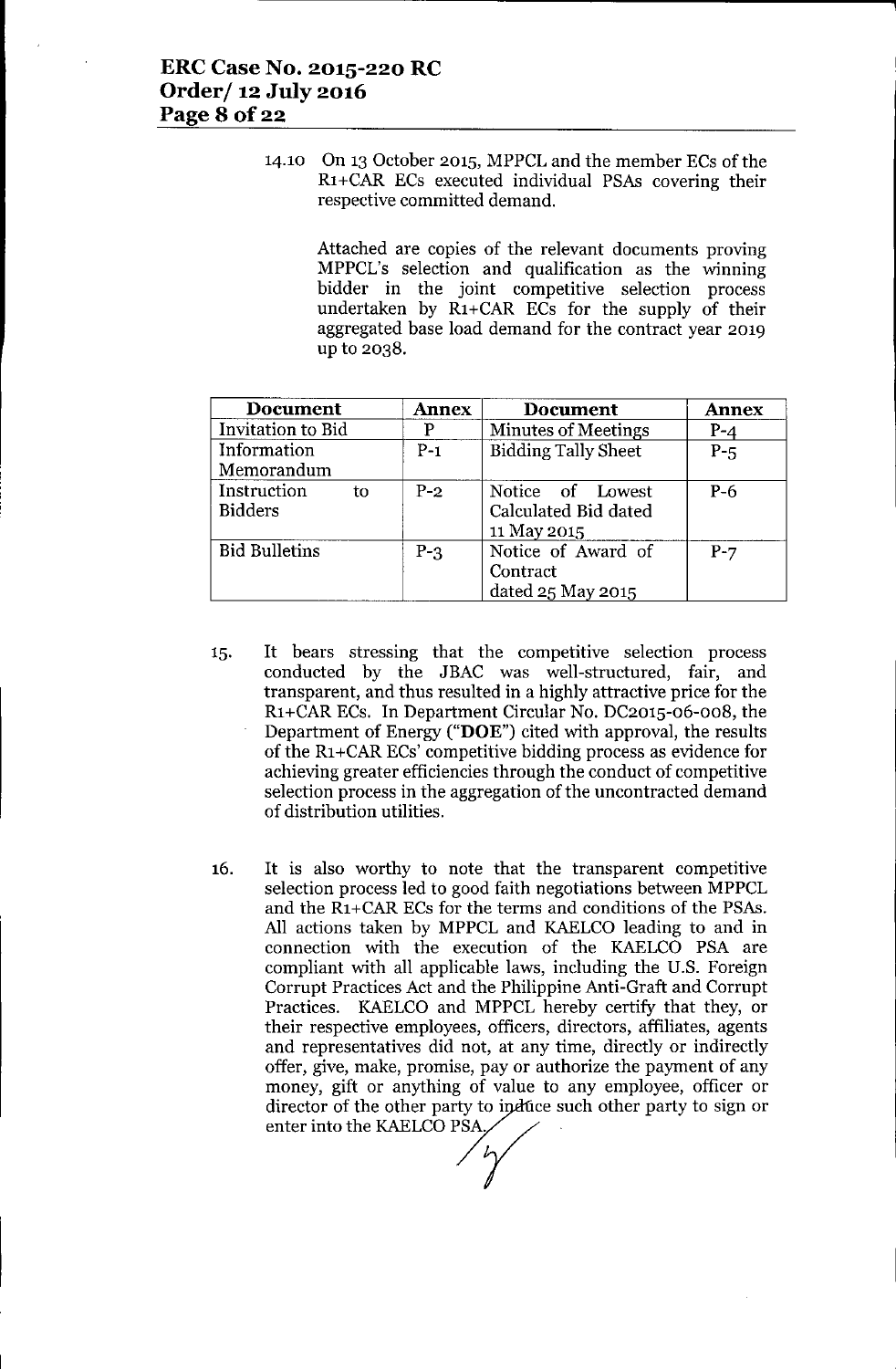## **V. ABSTRACTOFTHE PSAAND RELATED INFORMATION**

- 17. The following are the salient features of the KAELCO PSA:
	- 17.1 **Term.** The PSA shall commence on the date of signing of the PSA by MPPCL and KAELCO and shall expire at 24:00 hours on the final Day of the 240th Billing Period after the Start of Supply Deliverys, subject to extensions of such term pursuant to the PSA provisions governing Excused Delay Event<sup>6</sup> and Force Majeure during Supply Delivery,7 unless earlier terminated upon the occurrence of certain conditions for Termination Date.8
	- 17.2 **Volume.** Under the PSA, MPPCL shall supply KAELCO a Contract Capacity of 5,000 kW which shall be the maximum kW demand that KAELCO may nominate as Bilateral Contract Quantity in a Wholesale Electricity Spot Market Trading Interval, without prejudice to adjustments that may be made on the Contract Capacity and Associated Energy pursuant to the terms of the PSA.
	- 17.3 **Commissioning Energy.** During commissioning prior to the Start of Supply Delivery, MPPCL may offer to sell to KAELCO the Commissioning Energy at a rate equivalent to the Contract Price and Associated Charges *less* the Capital Recovery Fee and Fixed O&M Fees.
	- 17.4 **Outages.** The supply obligation of MPPCL shall be subject to an Outage Allowance of Twenty-One (21) days for Scheduled Outages and Fifteen (15) days for Forced Outages per Contract Year. During Scheduled and Forced Outages, MPPCL may provide reduced or no supply of the Contract Capacity to KAELCO, provided that MPPCL has not exceeded the relevant Outage Allowance for a given Contract Year.
	- 17.5 **Contract Price.** For electricity supplied by MPPCL, KAELCO shall pay MPPCL a Monthly Power Bill which is composed of the Contract Price, the Associated Charges9 and necessary adjustments resulting from foreign currency conversion of the Dollar Payables component of the Contract Price to Philippine Peso, if any.
		- 17.5.1 The Contract Price shall be composed of the sum of the Capacity Payment and the Energy Payment

 $\overline{\mathscr{L}}$ 

<sup>&</sup>lt;sup>5</sup> Under the PSA, the Start of Supply Delivery or the obligation of MPPCL to supply KAELCO the Contract Capacty and Associated Energy and provisions related thereto shall commence not later than the start of a Billing Period thirty six (36) **months from the Commencement Date, unless extended in accordance with the PSA.**

*<sup>6</sup> Cf* **Section 2.6 of Annex "K,"hereof.**

*<sup>7</sup> Ibid.,* **Section 13.3.2(b).**

*<sup>8</sup> Ibid.* **Section 14.10.**

<sup>9</sup> **Means the Governmental Charges, WESM Charges, and NGCP and Ancillary Services Charges identified in the PSA.**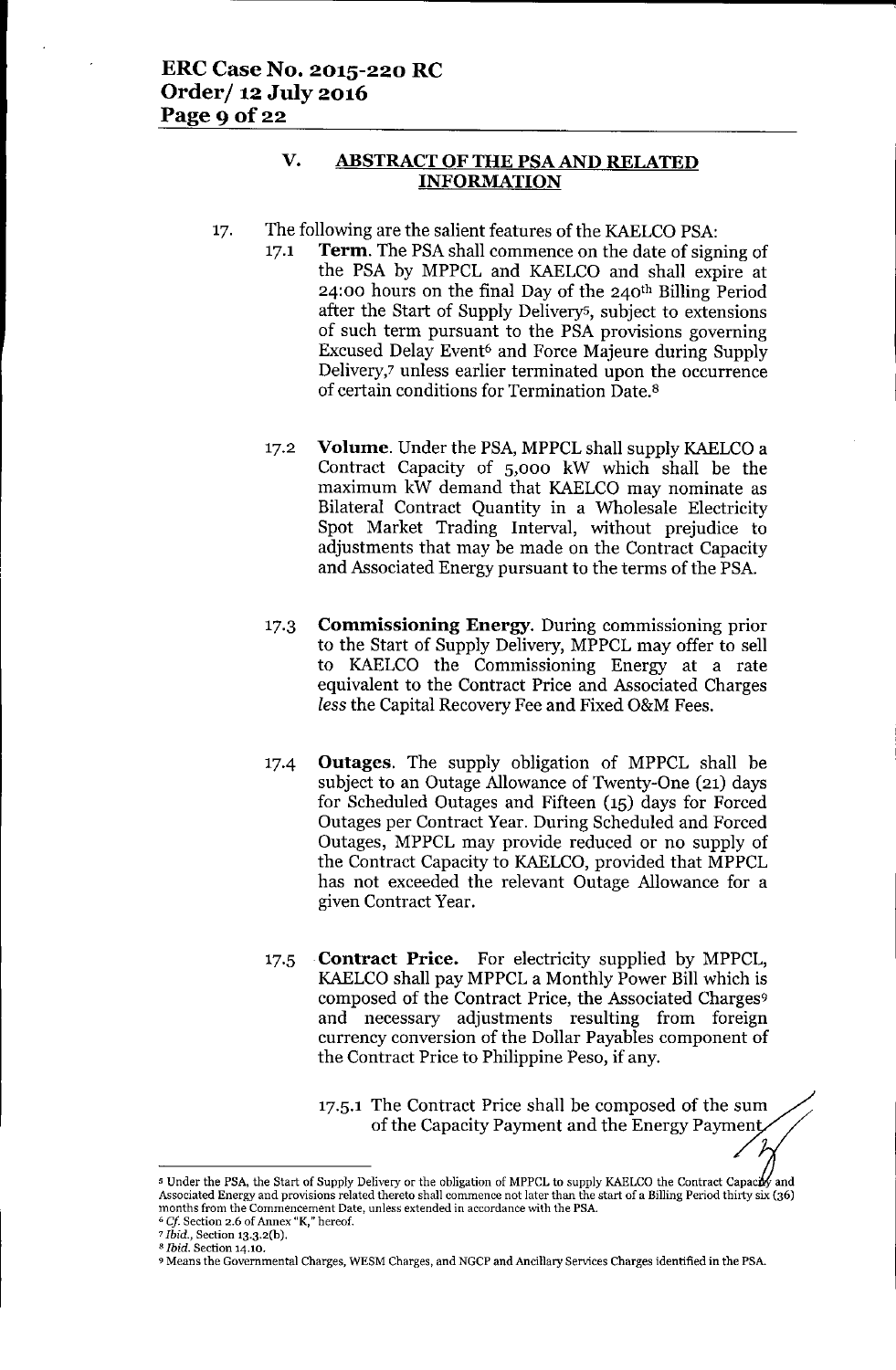- 17.5.1.1 The **Capacity Payment** shall be composed of the Capital Recovery Charge, the Dollar Fixed O&M Charge and the Peso Fixed O&M Charge.
- a. **Capital Recovery Charge:** The Capital Recovery Charge shall be calculated as the product of the Capital Recovery Fee and the Associated Energy for the Billing Period.

The Capital Recovery Fee shall be determined using the tariff schedule below:

| <b>Capacity Utilization</b><br>Factor | <b>Capital Recovery</b><br>Fee<br>US\$/kWh |  |
|---------------------------------------|--------------------------------------------|--|
| 100%                                  | 0.0393                                     |  |
| 99%                                   | 0.0396                                     |  |
| 98%                                   | 0.0400                                     |  |
| 97%                                   | 0.0404                                     |  |
| 96%                                   | 0.0408                                     |  |
| 95%                                   | 0.0412                                     |  |
| 94%                                   | 0.0416                                     |  |
| 93%                                   | 0.0420                                     |  |
| 92%                                   | 0.0424                                     |  |
| 91%                                   | 0.0429                                     |  |
| 90%                                   | 0.0433                                     |  |
| 89%                                   | 0.0437                                     |  |
| 88%                                   | 0.0442                                     |  |
| 87%                                   | 0.0447                                     |  |
| 86%                                   | 0.0452                                     |  |
| 85%                                   | 0.0457                                     |  |
| 84%                                   | 0.0462                                     |  |
| 83%                                   | 0.0467                                     |  |
| 82%                                   | 0.0472                                     |  |
| 81%                                   | 0.0478                                     |  |
| 80%                                   | 0.0483                                     |  |
| 79%                                   | 0.0489                                     |  |
| 78%                                   | 0.0495                                     |  |
| 77%                                   | 0.0501                                     |  |
| 76%                                   | 0.0507                                     |  |
| 75%                                   | 0.0514                                     |  |
| 74%                                   | 0.0520                                     |  |
| 73%                                   | 0.0527                                     |  |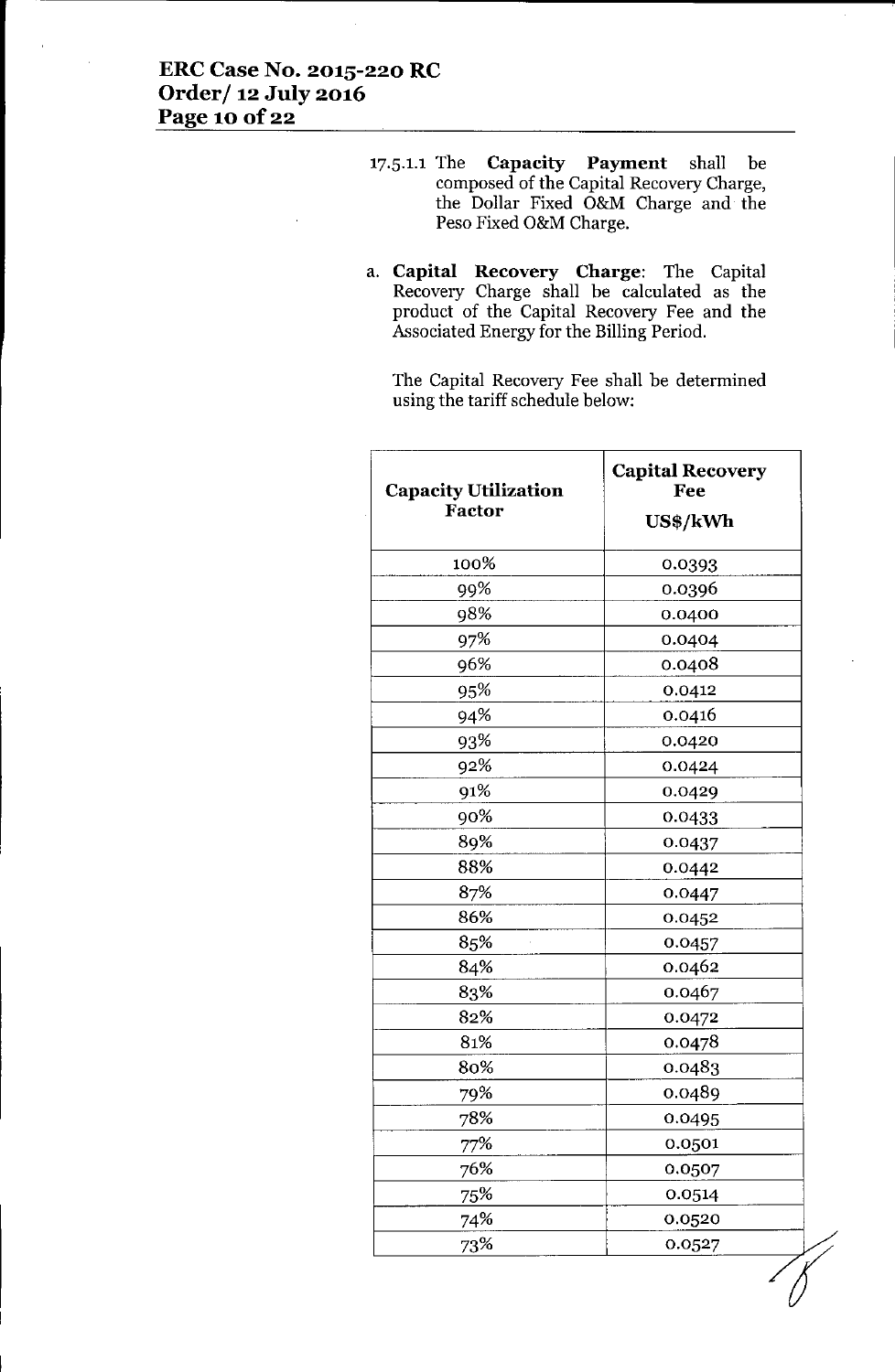# **ERC Case No. 2015-220 RC Order/ 12 July 2016 Page 11** of 22

| 72% | 0.0534 |
|-----|--------|
| 71% | 0.0541 |
| 70% | 0.0548 |

The Capacity Utilization Factor shall be calculated in accordance with the formula below:

## $CUF = AE / \{ CC x ( H_T - EH_{TO} ) \}$

Where

CUF Capacity Utilization Factor

AE Associated Energy, which shall be the sum of the Bilateral Contract Quantities declared by the Seller for the Buyer in the WESM<br>during the Billing Period. the Billing Period, *provided that* the Associated Energy shall not be less than the quantity which is 70% multiplied by the Contract Capacity multiplied by the factor  $(H_T -$ EH<sub>TO</sub>).

CC Contract Capacity, stated in kW

Total number of hours in the  $H_T$ Billing Period

 $EH_{TO}$ The Equivalent Hours of Scheduled Outages and Forced Outages in such Billing Period

The CUF shall be calculated up to the  $4<sup>th</sup>$ decimal place. When the calculation results in a CUF lower than 70%, the CUF shall be deemed to equal 70%. When the CUF calculation does not result in a whole percentage point, the corresponding Capital Recovery Fee shall be determined using the formula below:

**CRF** =  $0.0608 \times \text{CUF}^2 - 0.1547 \times \text{CUF} +$  $CRF = 0.0608 \times CUF^2 -0.1547 \times CUF + 0.1332$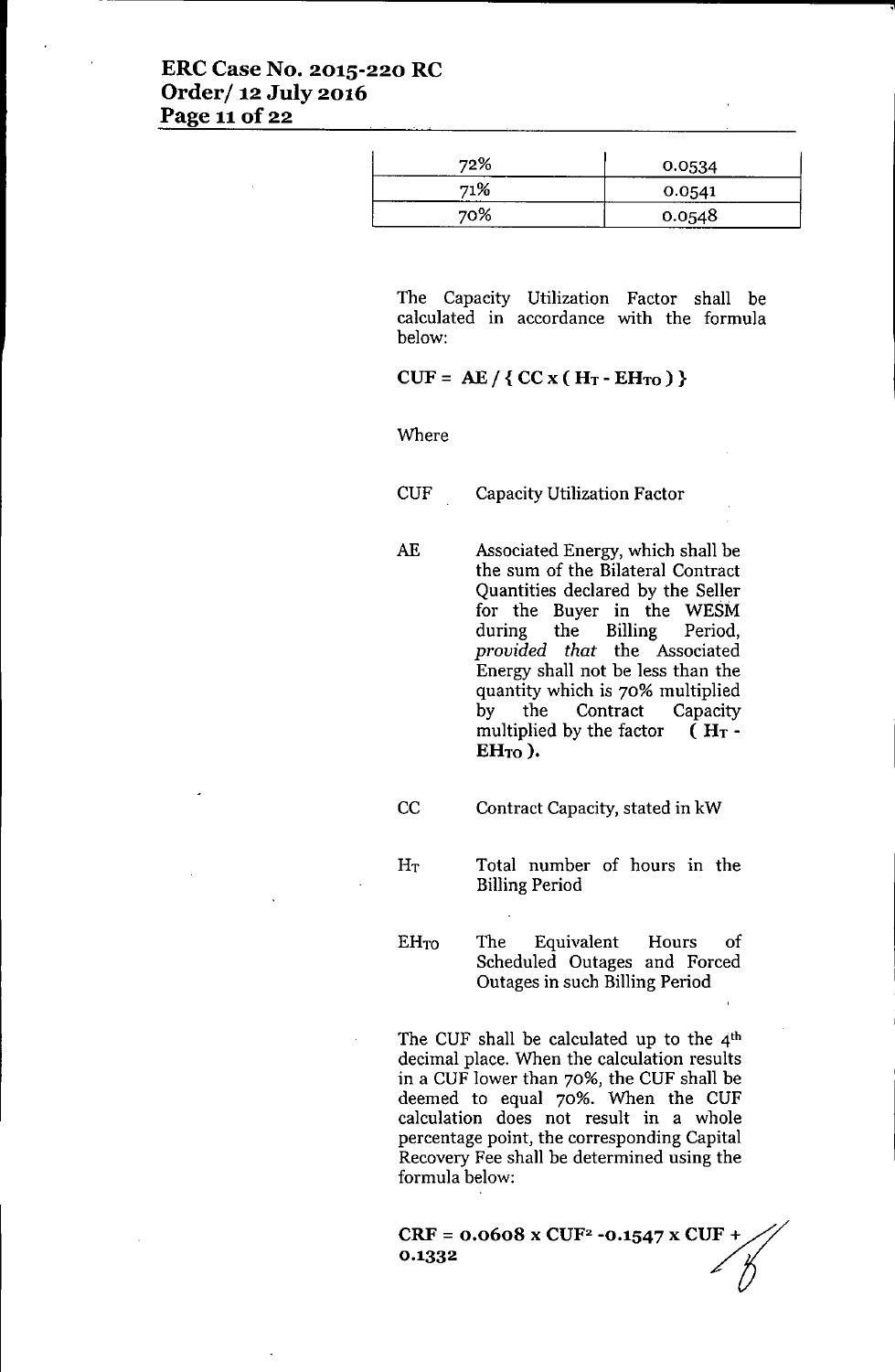If the Commencement Date occurs later than December 26, 2015, the Seller shall have the right to increase the Capital Recovery Fee in the foregoing table based on the percentage increase, if any, in the United States Producers Prices Capital Equipment Index [2010=100] reported in<br>the International Financial Statistics International Financial Statistics published by the International Monetary Fund immediately before the Commencement Date vis a vis the same index published on April 2015 (i.e., 106.982)

b. **Dollar Fixed O&M Charge:** The Dollar Fixed O&M Charge shall be calculated as the product of the Dollar Fixed O&M Fee and the Associated Energy for the Billing Period.

The Dollar Fixed O&M Fee shall be determined using the formula below:

## **Dollar FOM = US\$ O.0021/kWh** x **USIndex / CUF**

Where,

Dollar FOM Dollar Fixed O&M Fee

CUF as defined above

**USIndex = USCPIn / USCPIo**

- $USCPI_n$  the average US Consumer Price Index City Average for All Urban Consumers - All Items for the last three calendar months prior to the start of the Billing Period for which the invoice is being prepared.
- USCPI<sub>0</sub> the US Consumer Price Index City Average for All Urban Consumers - All Items (1982- **88** City Average for All Urban<br>
Consumers – All Items (1982-<br>
84=100) for September 2014 as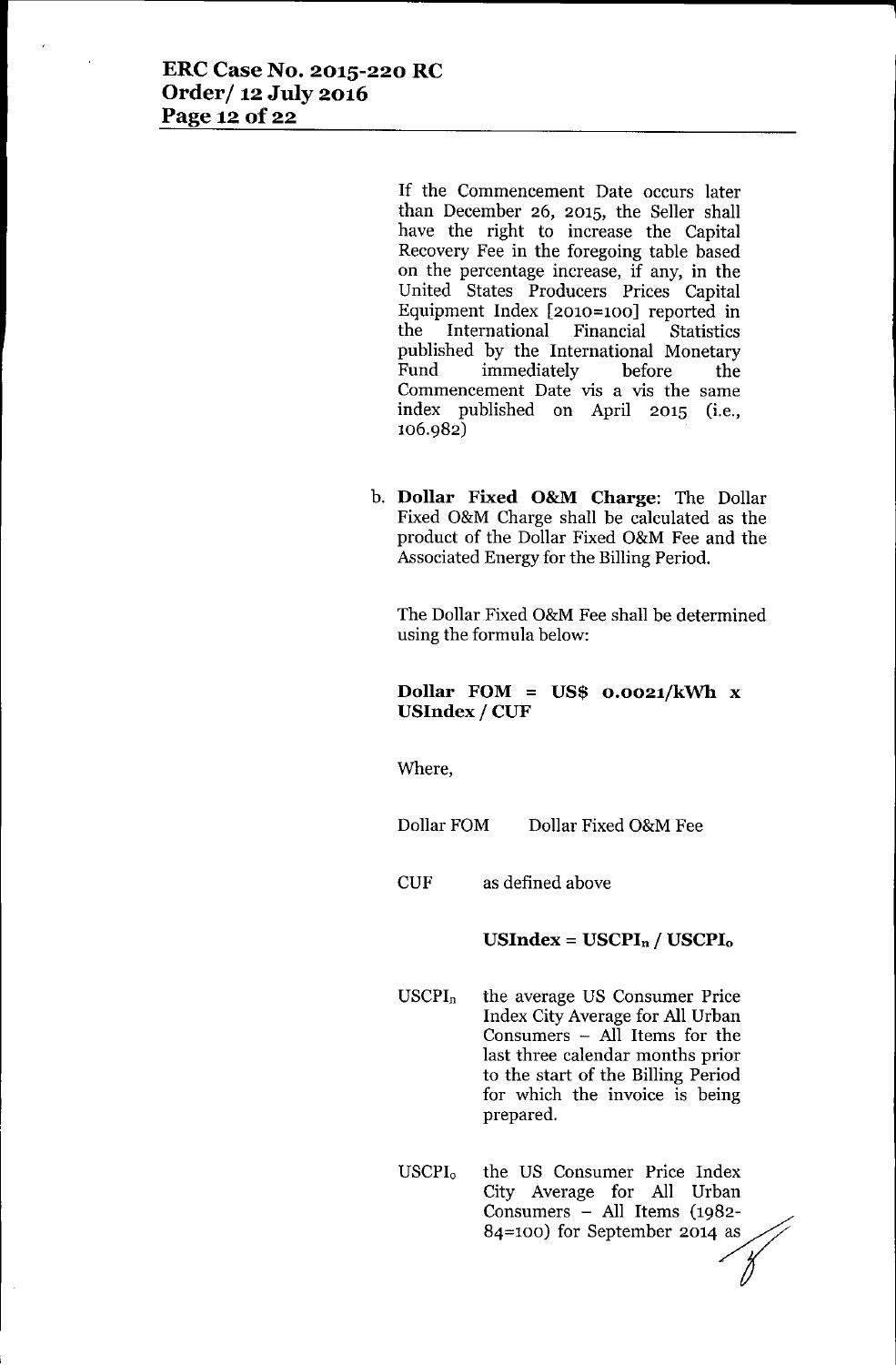published by the US Bureau of Labor Statistics.

c. **Peso Fixed O&M Charge:** The Peso Fixed O&M Charge shall be calculated as the product of the Peso Fixed O&M Fee and the Associated Energy for the Billing Period.

The Peso Fixed O&M Fee shall be determined using the formula below:

**Peso FOM = PhP O.2330/kWh** x **RPIndex / CUF**

Where,

Peso FOM Peso Fixed O&M Fee

CUF as defined above

#### **RPIndex = RPCPI<sup>n</sup> / RPCPIo**

RPCPln the average Philippine Consumer Price Index for All Income Households in the Philippines - All Items for the last three calendar months prior to the start of the Billing Period for which the invoice is being prepared.

RPCPl<sup>o</sup> the Philippine Consumer Price Index for All Income Households in the Philippines - All Items (2006=100) for September 2014 as published by the Bangko Sentral ng Pilipinas.

- 17.5.1.2 The **Energy Payment** shall consist of the Dollar Variable O&M Charge and Fuel Charge.
- a. **Dollar Variable O&M Charge:** The Dollar Variable O&M Charge shall be calculated as the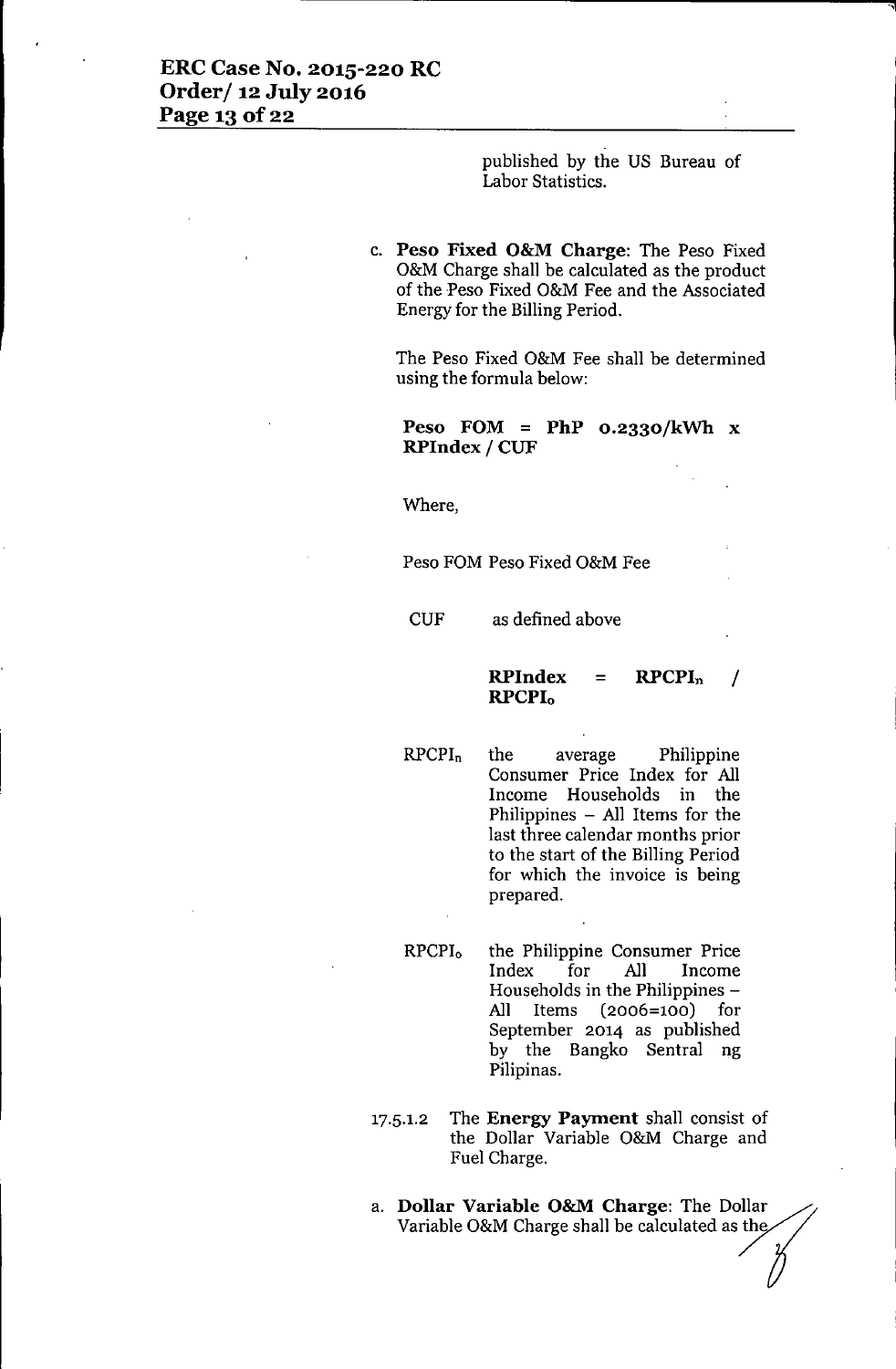## **ERC Case No. 2015-220 RC Order/ 12 July 2016 Page** 14 of 22

product of the Dollar Variable O&M Fee, and the Associated Energy for the Billing Period.

The Dollar Variable O&M Fee shall be determined using the formula below:

**Dollar VOM = US\$ o.o018/kWh** x **USIndex**

Where,

Dollar VOM Dollar Variable O&M Fee

USlndex

as defined above

b. **Fuel Charge.** Fuel Charge shall be calculated as the product of the Fuel Rate and the Associated Energy for the Billing Period.

The Fuel Rate shall be calculated in accordance with the formula below:

#### **FR = US\$ O.0271/kWh x FuelIndex**

Where

FRFuel Rate

#### $FuelIndex = CIF_n / CIF_o$

- $CIF<sub>n</sub>$  CIF Cost of Fuel for the Billing Period
- CIF<sup>o</sup> Base CIF Cost of Fuel equal to US\$ 1l.o617/Million kcal
- 18. MPPCL's foregoing Contract Price was the Lowest Calculated Bid with a base price of **PhP 3.749S/kWh** based on the parameters of the procurement process. The Contract Price calculated above does not yet include the relevant Value-Added Tax ("VAT"), and KAELCO undertakes to pay in full the invoiced VAT and any applicable local government unit Tax on<br>the Contract Price, except real property tax.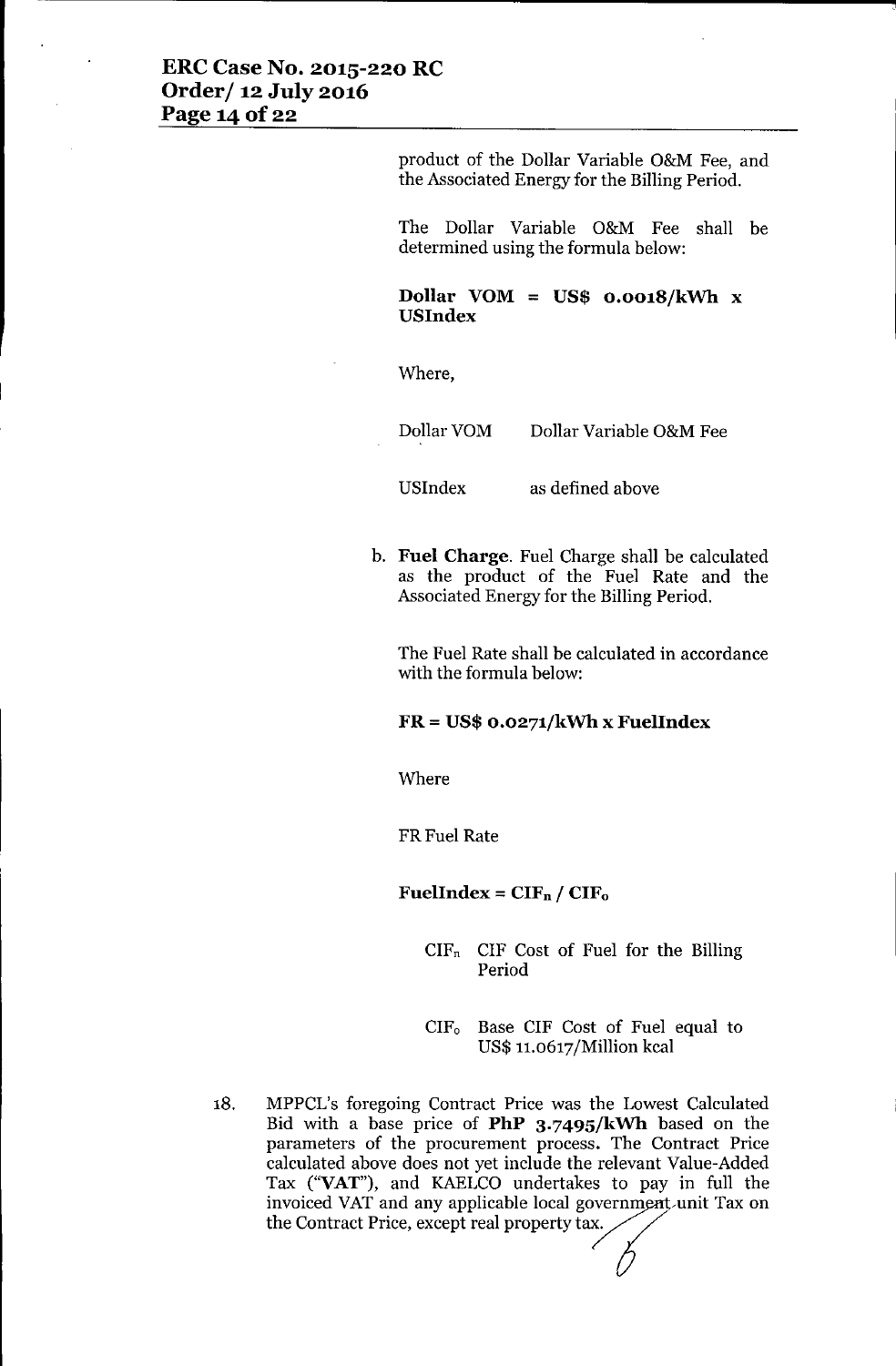It bears stressing that the Contract Price discovered by this successful competitive selection process is lower than those in all the other PSAs with newbuild generators filed with the Honorable Commission in the recent past. Attached as Annex Q is a comparison of these power rates.

Attached as Annex "R" hereof is a summary of the methodology used by MPPCL to arrive at the Contract Price under the PSA. It also contains information regarding the debt or equity ratio, capital costs, weighted average cost of capital, and fuel cost, among other information.

Also attached as Annex "R-1" hereof is a certification by MPPCL regarding the principal amortization, term and interest of its long-term loans.

Considering the confidential nature of Annexes "R" and "R-1" as the numbers, methodology, and calculations contained therein would provide valuable information reflecting the bidding strategy of MPPCL, not only for distribution utilities undertaking competitive process for their power supply requirements, but also for MPPCL's trading in the WESM, MPPCL respectfully requests that Annexes "R" and "R-1" be treated as a confidential document. In accordance with Section l(b), Rule 4 of the ERC Rules of Practice and Procedure, Applicant MPPCL hereby submits one  $(1)$  copy of **Annexes** " $\mathbb{R}$ " and "R-1" in a sealed envelope, with each page of the document stamped with the word "Confidential."

19. Characteristics of the power capability and connection facility. The Plant will be a coal-fired power generating facility with a capacity of 300 MW. The Plant's generation capacity is consistent with the DOE's Philippine Development Plan as shown by Certificate of Endorsement No. DOE COE 2011-09-01 issued by the DOE on 8 August 2011.<sup>10</sup>

MPPCL will expand or modify its existing switchyard to connect the Plant to the 230kV grid system of the National Grid Corporation of the Philippines ("NGCP"). KAELCO is likewise connected to the Luzon grid.

All relevant technical and economic characteristics of the Plant are described in Annex "8". The relevant technical specifications of the transmission and delivery facilities are likewise specifically described in **Annex "S-1."** 

20. Rate Impact. An analysis was conducted to determine the impact of the implementation of the PSA on KAELCO's generation costs once the PSA is approved. Without the PSA by 2019, KAELCO may be exposed to the WESM, whose average price in 2014 was PhP 4.7509/kwh. The PSA Contract Price

<sup>10</sup> *Cf* Annex "I," hereof.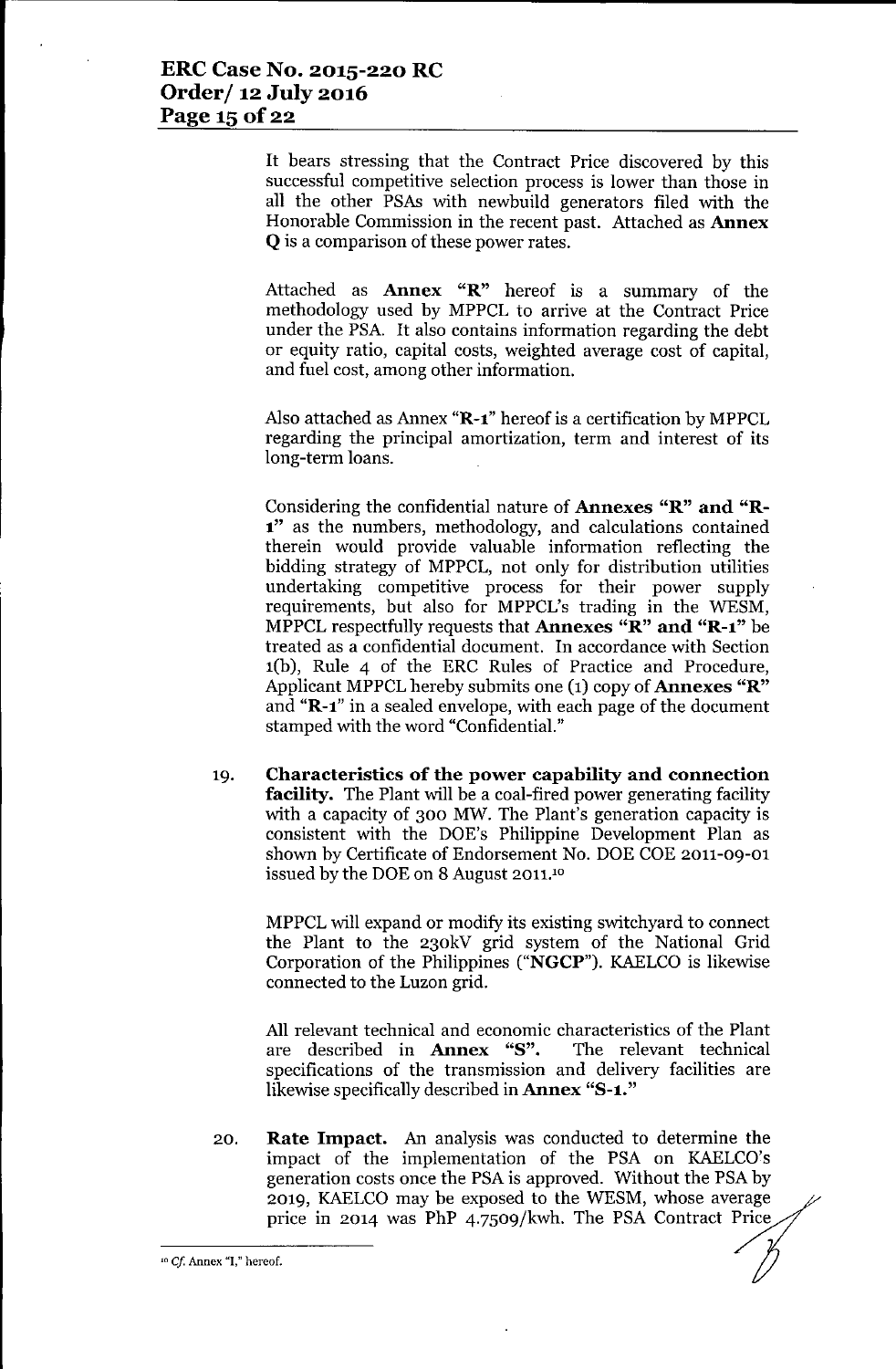enables KAELCO to reduce its generation cost for about PhP 0.6673/kwh to PhP 0.8637/kwh in its first five years. (See table below)

| average ocheration rate |                         |                      |                   |
|-------------------------|-------------------------|----------------------|-------------------|
| Year                    | without<br><b>MPPCL</b> | With<br><b>MPPCL</b> | Rate<br>Reduction |
| 2015                    | 4.3956                  | 3.6721               | 0.7235            |
| 2019                    | 5.0765                  | 4.4091               | 0.6673            |
| 2020                    | 5.1307                  | 4.3806               | 0.7501            |
| 2021                    | 5.1783                  | 4.3809               | 0.7975            |
| 2022                    | 5.2210                  | 4.3862               | 0.8348            |
| 2023                    | 5.2572                  | 4.3935               | 0.8637            |

| <b>Average Generation Rate</b> |
|--------------------------------|
|--------------------------------|

A copy of the foregoing analysis is attached hereto and made an integral part hereof as Annex "T."

21. **Other Documents.** In compliance with the ERC Rules of Practice and Procedure, the following documents are likewise submitted:

| <b>Document</b>                                           | <b>Annex</b> |
|-----------------------------------------------------------|--------------|
| Transmission Service Agreement between<br>NGCP and KAELCO |              |
| Procurement process of coal                               |              |
| Distribution Development Plan of KAELCO                   |              |

MPPCL and NGCP are in the process of negotiating their Connection Agreement, Transmission Services Agreement and Metering Services Agreement for the Plant. MPPCL undertakes to submit copies of these documents once it has signed these agreements with NGCP.

#### **VI. CONFIDENTIALTREATMENTOFANNEX "R" and "R-l"**

22. As earlier mentioned, **Annex "R-l"** contains numbers, methodology, and calculations which provide valuable information and insight on how MPPCL arrives at the Contract Price and would accordingly reflect MPPCL's bidding strategy for distribution utilities undertaking competitive process for the selection of their power suppliers and MPPCL's trading in the WESM.

Pursuant to MPPCL's agreement with its lenders, **Annex "R-l"** likewise contains certain non-public information involving its lenders' financial trade secrets. The information contained in lenders' financial trade secrets. The information contained in<br> **Annex "R-1"**, when disclosed together with **Annex "R"** would<br>
provide an indication of MPPCL's bidding strategy for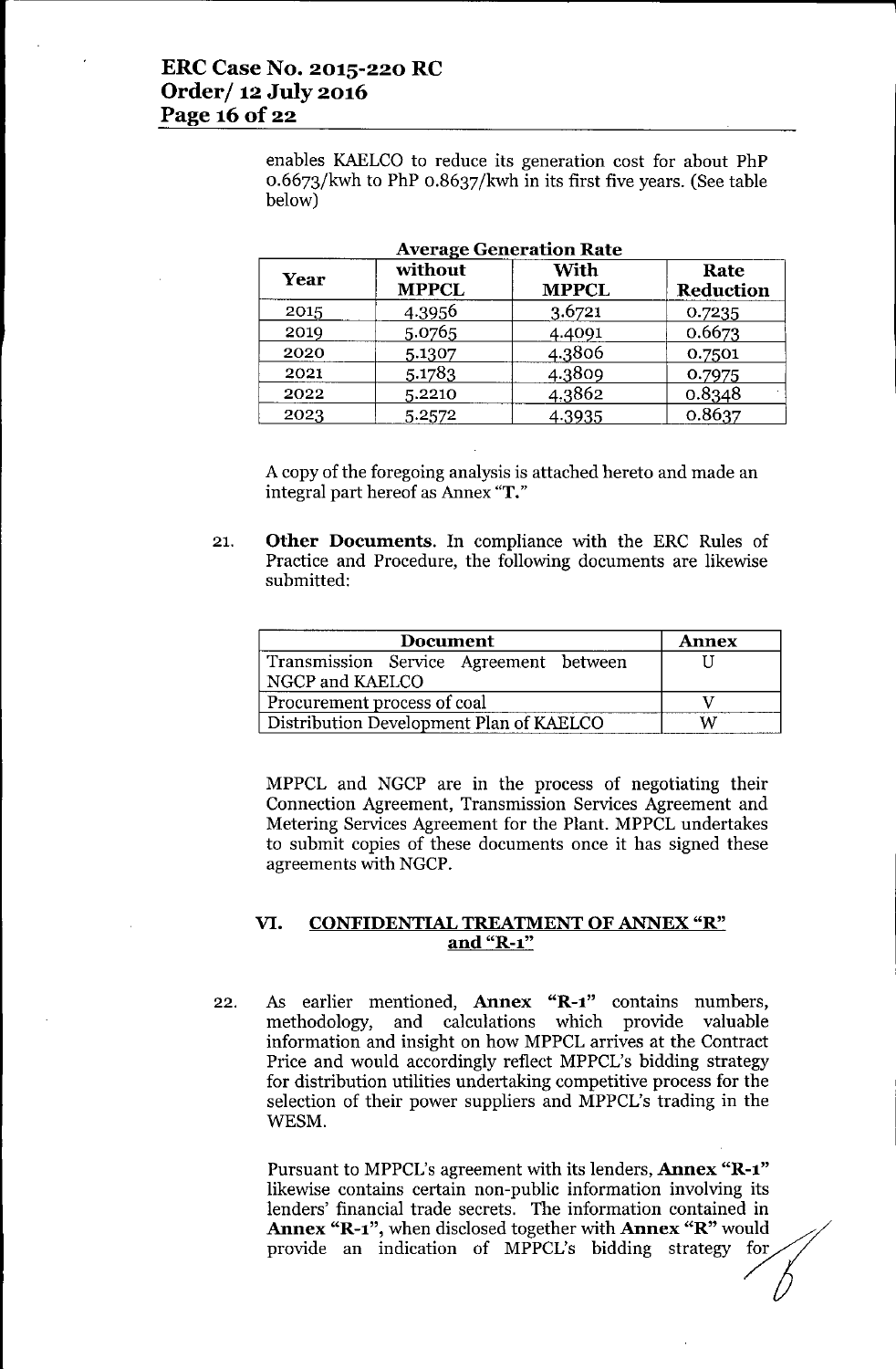distribution utilities undertaking competitive process for the selection of their power suppliers and MPPCL's trading in the WESM.

It is submitted therefore that **Annexes** "R" and "R-1" fall within the bounds of proprietary "trade secrets" which are entitled to protection under the Constitution, statutes, and rules and regulations of this Honorable Commission.

- 23. . Under Rule 4 of the ERC Rules of Practice and Procedure, the Honorable Commission may, upon request of a party and determination of the existence of conditions, which would warrant such remedy, treat certain information submitted to it as confidential. Pursuant to such provision, Applicant MPPCL respectfully requests for the issuance of a protective order declaring Annexes "R" and "R-l" as confidential information, as the Applicants intend to present it as evidence in the instant Application.
- 24. Even though it will be treated as a confidential document and a protective order will be issued, the rules do not preclude the parties of record or their lawyers access to such confidential information after agreeing to be bound by the terms of the protective order.
- 25. The data contained in Annexes "R" and "R-l" constitute "trade secrets" of Applicant MPPCL; thus, MPPCL has actual and valuable proprietary interest to protect with respect to such information. The Supreme Court, in the recent case of *Air Philippines Corporation us. Pennswell, Inc.",* had the opportunity to discuss the definition of "trade secrets" and the great extent to which the same are protected under our laws. In other instances, the Supreme Court has held that the confidential nature of trade secrets protects such from disclosure even in the face of the right of inspection given to stockholders<sup>12</sup> or the constitutional right to information<sup>13</sup>.
- 26. In ERC Case No 2008-030, the National Power Corporation's ("NPC") application for revised basic generation rates, the Honorable Commission had an occasion to rule on the confidentiality of NPC's results of operation per power plant for calendar years 2005 to 2007. The Honorable Commission declared such information as confidential, in this wise:

"Upon review of the documents submitted by NPC, the Commission found that the results of operation per plant of NPC for years 2005 to 2007 contain vital information necessary in the calculation of its production costs in P/kWh per plant and the corresponding revenues. This information will serve

<sup>&</sup>lt;sup>11</sup> 540 SCRA 215 [2007].

<sup>&</sup>lt;sup>12</sup> Philpotts vs. Philippine Manufacturing Company, 40 Phil. 471 (1919).

<sup>13</sup> Garcia vs. Board of Investments, G.R. 88637 (1989).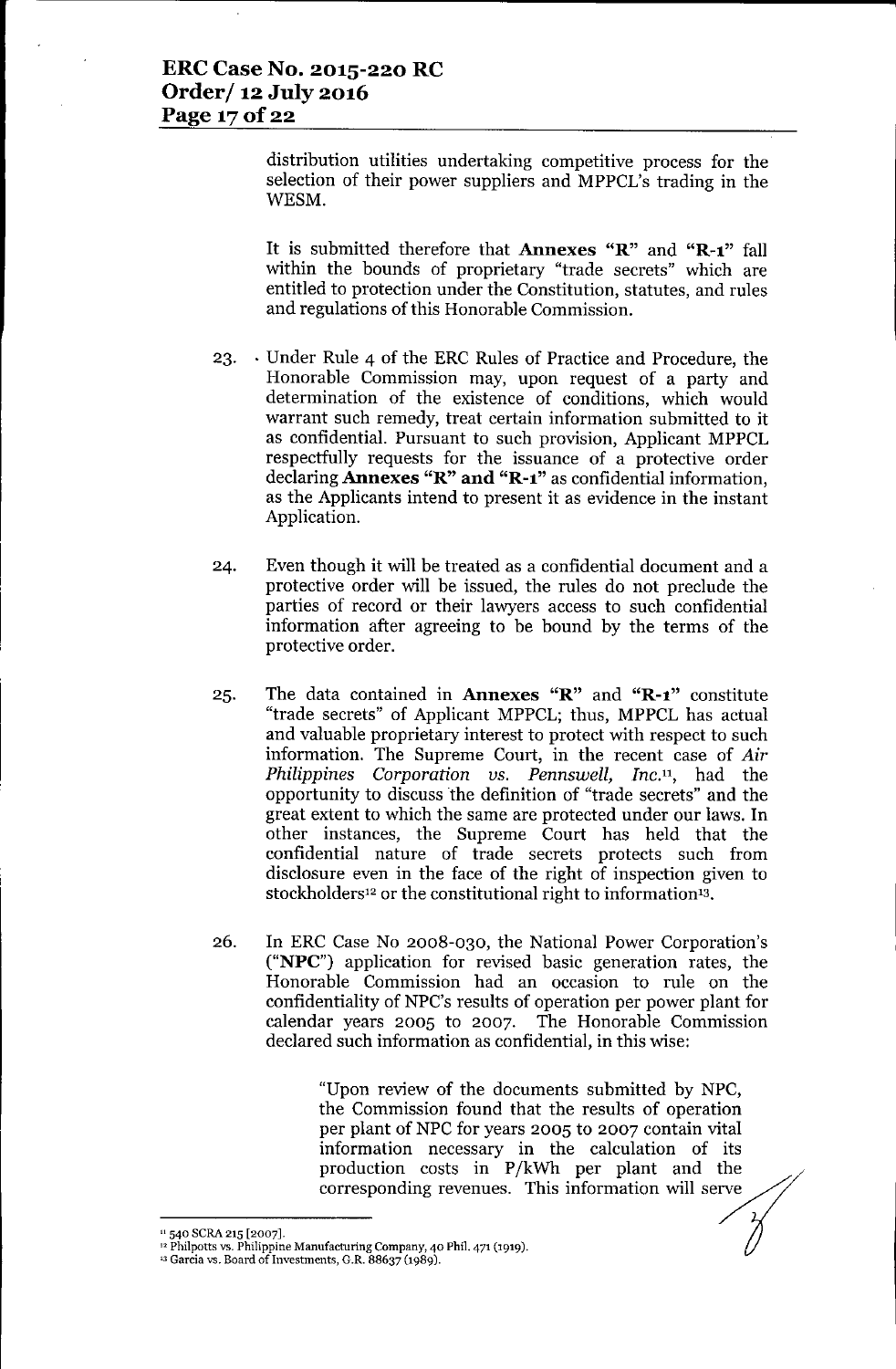as initial inputs to NPC's decision-making. *As* such, disclosure of this information will give the other parties, particularly the other generation companies (Gencos) and the distribution utilities (DUs) with Genco counterparts, undue advantage in the pricing of electricity in the market over NPC and other Gencos by using its production costs as benchmark. Thus, the Commission deems the information as confidential, which may not be made public, as it may affect adversely the competitive position of NPC and other generation companies."

- 27. Information which falls within the definition of a trade secret as defined by jurisprudence is clearly information which merits the confidential treatment provided for under Rule 4 of the ERC Rules of Practice and Procedure. Annexes "R" and "R-l" should therefore be entitled to the protection of confidential information provided under Rule 4 of the ERC Rules of Practice and Procedure.
- 28. In view of all the foregoing, Applicants respectfully submit the instant Application for the approval of the Power Supply Agreement between MPPCL and KAELCO for the Honorable Commission's urgent and utmost consideration.
- 29. KAELCOand MPPCL prayed that the Commission will:
	- a. Issue an Order treating Annexes "R" **and** "R-l" as confidential information pursuant to Rule 4, Section 1 of the ERC Rules of Practice and Procedure and prescribing the guidelines for the protection thereof;
	- b. After, due notice and hearing, issue a final approval of the PSA dated 13 October 2015 entered into between KAELCOand MPPCL; and
	- c. Grant such other just and equitable reliefs.

Finding the said Application and the *"Compliance"* sufficient in form and substance with the required fees having been paid, the instant Application is hereby set for determination of compliance with the jurisdictional requirements, expository presentation, Pretrial Conference, and presentation of evidence **13 October 2016 (Thursday) at nine o'clock in the morning (9:00 A.M.) at KAELCO's Principal Office at Brgy. Bulanao, Tabuk City, Kalinga.<br>** $\bigvee$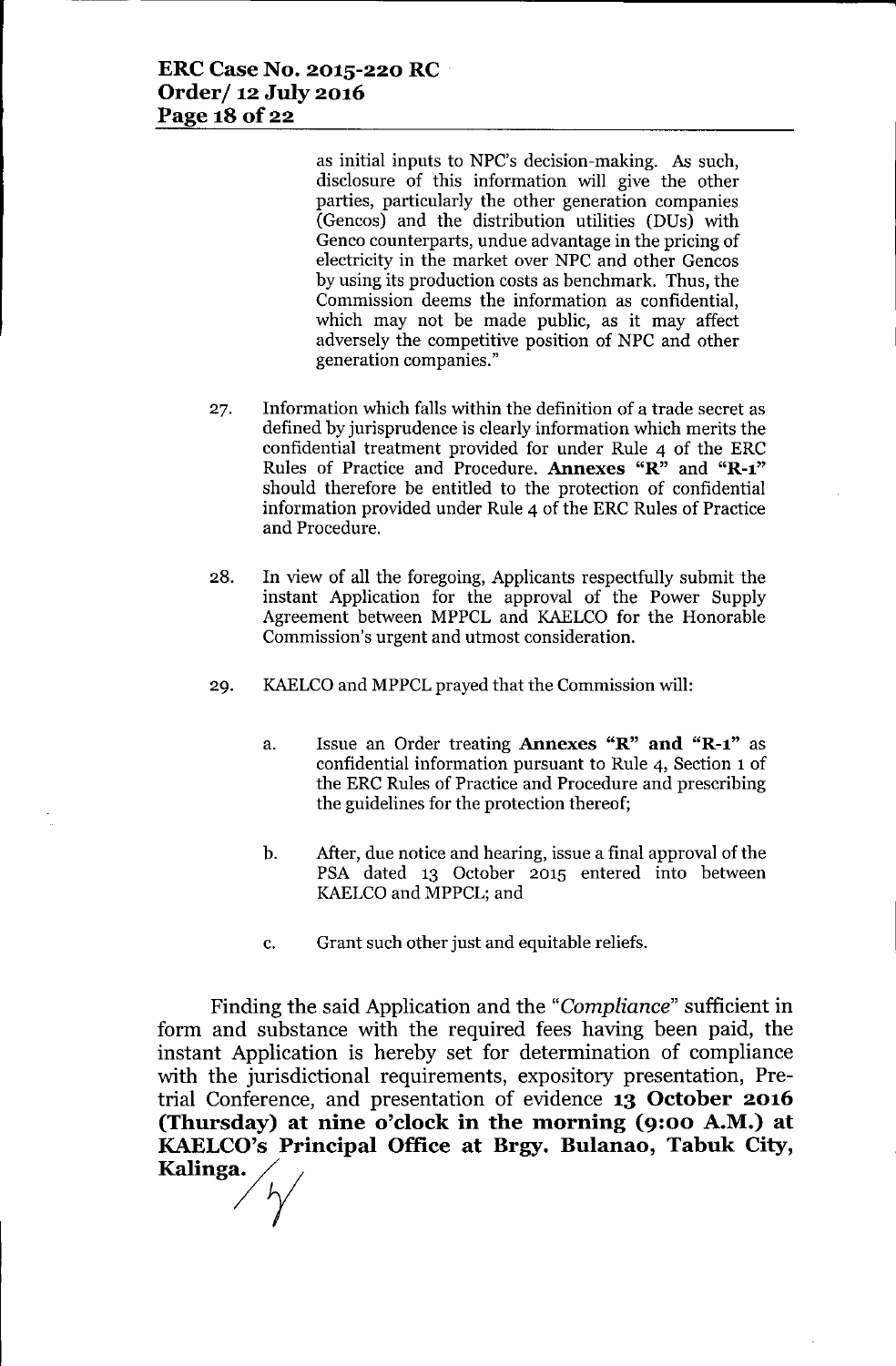## **ERC Case No. 2015-220 RC Order/ 12 July 2016 Page 19 Of22**

KAELCO and MPPCL are hereby directed to cause the publication of the attached Notice of Public Hearing, at their own expense, twice (2X) for two (2) successive weeks in two (2) newspapers of general circulation in the Philippines, the dates of publication not being less than seven (7) days apart, with the date of last publication made not later than ten (10) days before the date of the scheduled initial hearing. They are also directed to inform the consumers within their respective franchise area, by any other means available and appropriate, of the filing of the instant Application, its reasons therefor, and of the scheduled hearing thereon.

Let copies of the application, this Order and the attached Notice of Public Hearing be furnished the Office of the Solicitor General (OSG), the Commission on Audit (COA), and the Committees on Energy of both Houses of Congress. They are hereby requested, if they so desire, to send their duly authorized representatives at the scheduled hearing.

Likewise, let copies of this Order and the attached Notice of Public Hearing be furnished the Offices of the Governor, the Mayors of the respective cities or municipalities and the Local Government Unit (LGU) Legislative Bodies within the franchise areas of KAELCO for the appropriate posting thereof on their bulletin boards.

KAELCO and MPPCL are hereby directed to furnish all those making requests therefor with copies of the Application and its attachments, subject to reimbursement of reasonable photocopying costs.

On the date of the initial hearing KAELCO and MPPCL must submit to the Commission their written *Compliance* with the jurisdictional requirements attaching therewith, methodically arranged and duly marked, the evidences on the actual posting and publication of the Notice of Public Hearing consisting of certifications issued to that effect, signed by the aforementioned Governor, Mayors, and LGU Legislative Bodies or their duly authorized representatives, bearing the seals of their offices, and the affidavits of the Editors or Business Managers of the newspapers where the said Notice of Public Hearing were published together with the complete issues of the said newspapers, and such other proofs of compliance with the requirements of the Commission.

KAELCO and MPPCL and all interested parties are directed to submit, at least five (5) days before the date of initial hearing and Pre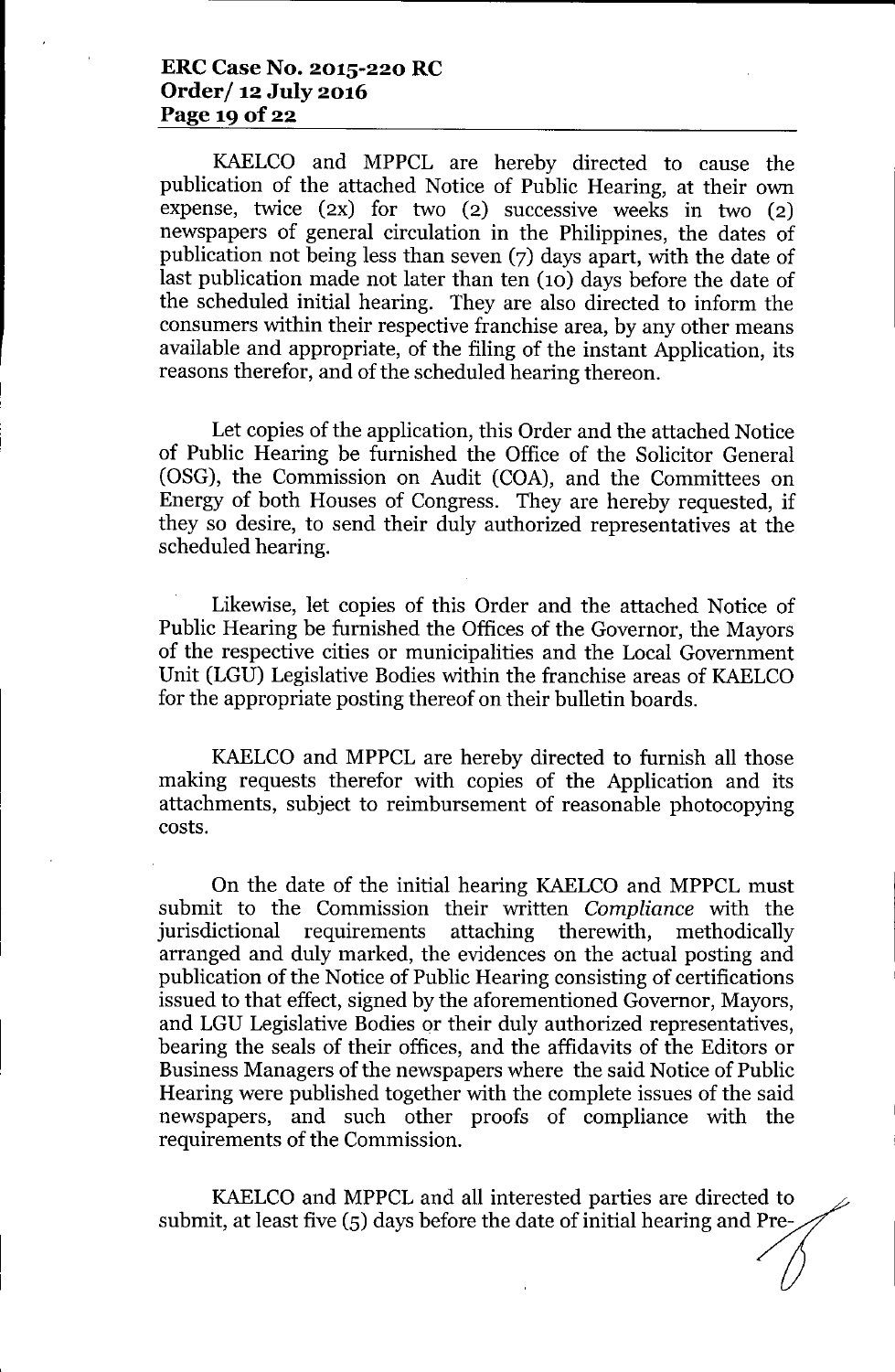trial Conference, their respective Pre-trial Briefs containing, among others:

- a. A summary of admitted facts and proposed stipulation of facts;
- b. The issues to be tried or resolved;
- c. The documents or exhibits to be presented, stating the purposes and proposed markings therefore; and
- d. The number and names of the witnesses, with their written testimonies in an individual affidavit form, to be attached to the Pre-trial Brief.

Failure of KAELCO and MPPCL to submit the required Pre-trial Brief and Judicial Affidavits of their witnesses within the prescribed period shall be a ground for cancellation of the scheduled hearing, and the resetting of which shall be six (6) months from said date of cancellation.

As part of the Pre-trial Conference, KAELCO and MPPCL must also be prepared to make an expository presentation of their Application, aided by whatever communication medium that they may deem appropriate for the purpose, in order to put in plain words and explain, for the benefit of the consumers and other concerned parties, what the Application is all about and the reasons and justifications being cited in support thereof.

# SO ORDERED.

Pasig City, 12 July 2016.

FOR AND BY AUTHORITY OF THE COMMISSION:



.<br>. . . <u>. . .</u> ~P/APV/ERC CASENo. 2015-220 RC.10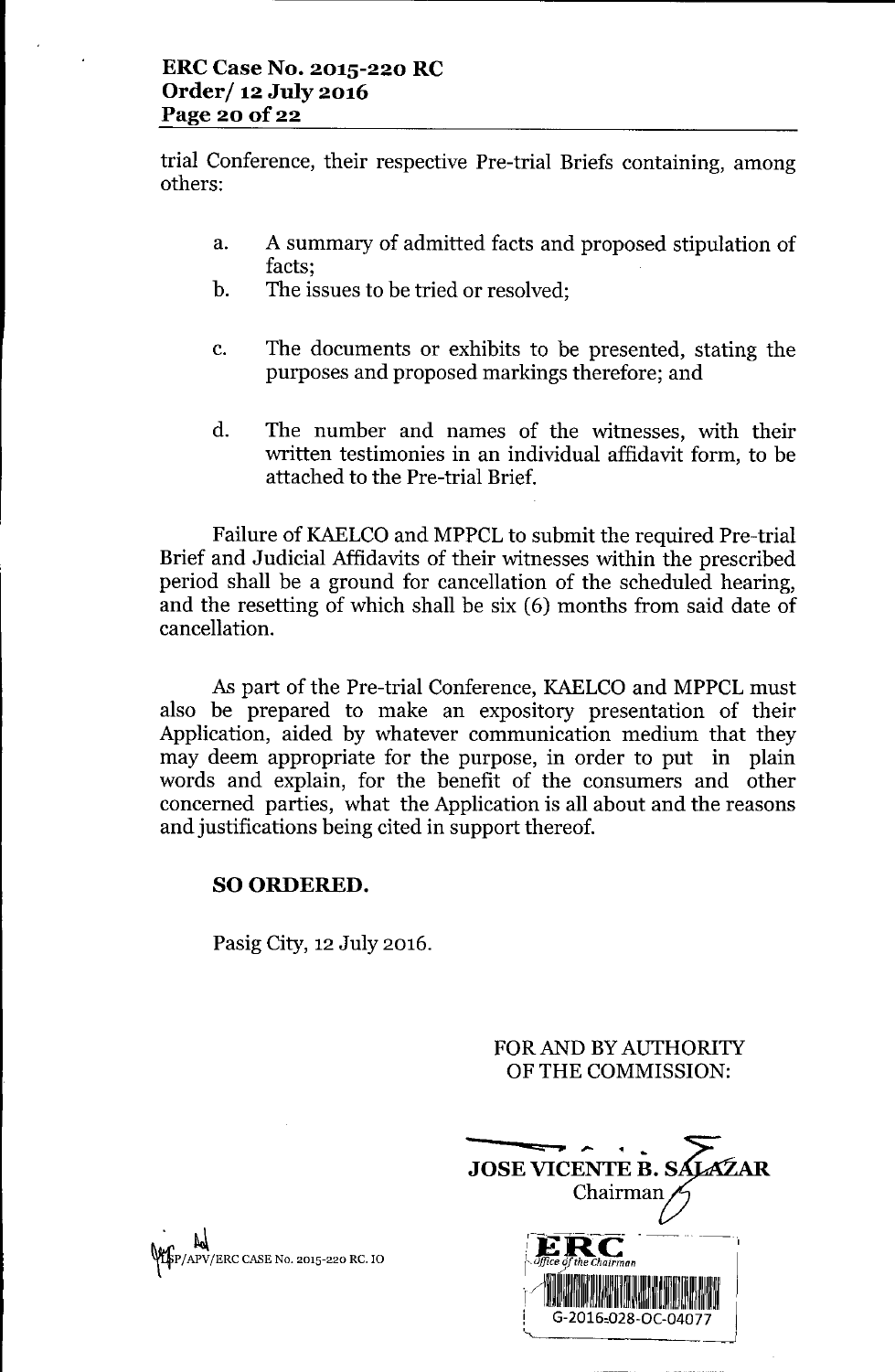## **ERC Case No. 2015-220 RC Order/ 12 July 2016 Page 21** of 22

Copy furnished:

- 1. **Atty. Maria Concepcion o. Ojeda** DELOS ANGELES AGUIRRE OLAGUER SALOMON FABRO & OJEDA *Counselfor Applicant KAELCO* 240 J.P. Rizal, Marikina City
- 2. **Attys. Luther D. Ramos, Fidel T. Valeros Jr., Pancho A. Vasquez, Roberto Miguel D. Ramiro** PUYAT JACINTO & SANTOS *Counsel for Applicant MPPCL* lOF, 8 Rockwell, Hidalgo cor. Plaza Drive Rockwell Center, Makati City
- 3. **Kalinga-Apayao Electric Cooperative (KAELCO)** Brgy. Bulanao, Tabuk City, Kalinga
- 4. **Masinloc Power Partners Co. Ltd. (MPPCL)** Masinloc Coal-Fired Thermal Power Plant Bani, Masinloc, Zambales
- 5. **Office of the Solicitor General** 134 Amorsolo Street, Legaspi Village Makati City, Metro Manila
- 6. **Commission on Audit** Commonwealth Avenue Quezon City, Metro Manila
- 7. **Senate Committee on Energy** GSIS Bldg. Roxas Blvd., Pasay City Metro Manila
- 8. **House Committee on Energy** Batasan Hills, Quezon City, Metro Manila
- 8. **Office** of the **President Philippine Chamber of Commerce and Industry (PCCI)** 3<sup>rd</sup> Floor, Chamber and Industry Plaza (CIP) 1030 Campus Avenue corner Park Avenue McKinley Town Center, Fort Bonifacio, Taguig City
- 9. **Office** of the **Governor** and the **Office** of the **Sangguniang PanlaIawigan** Province of Kalinga
- 10. **Office** of the **Governor** and the **Office of the Sangguniang Panlalawigan** Province of Apayao
- 11. **Office of the City Mayor** and the **Office of the Sangguniang Panglungsod** Tabuk City, Kalinga